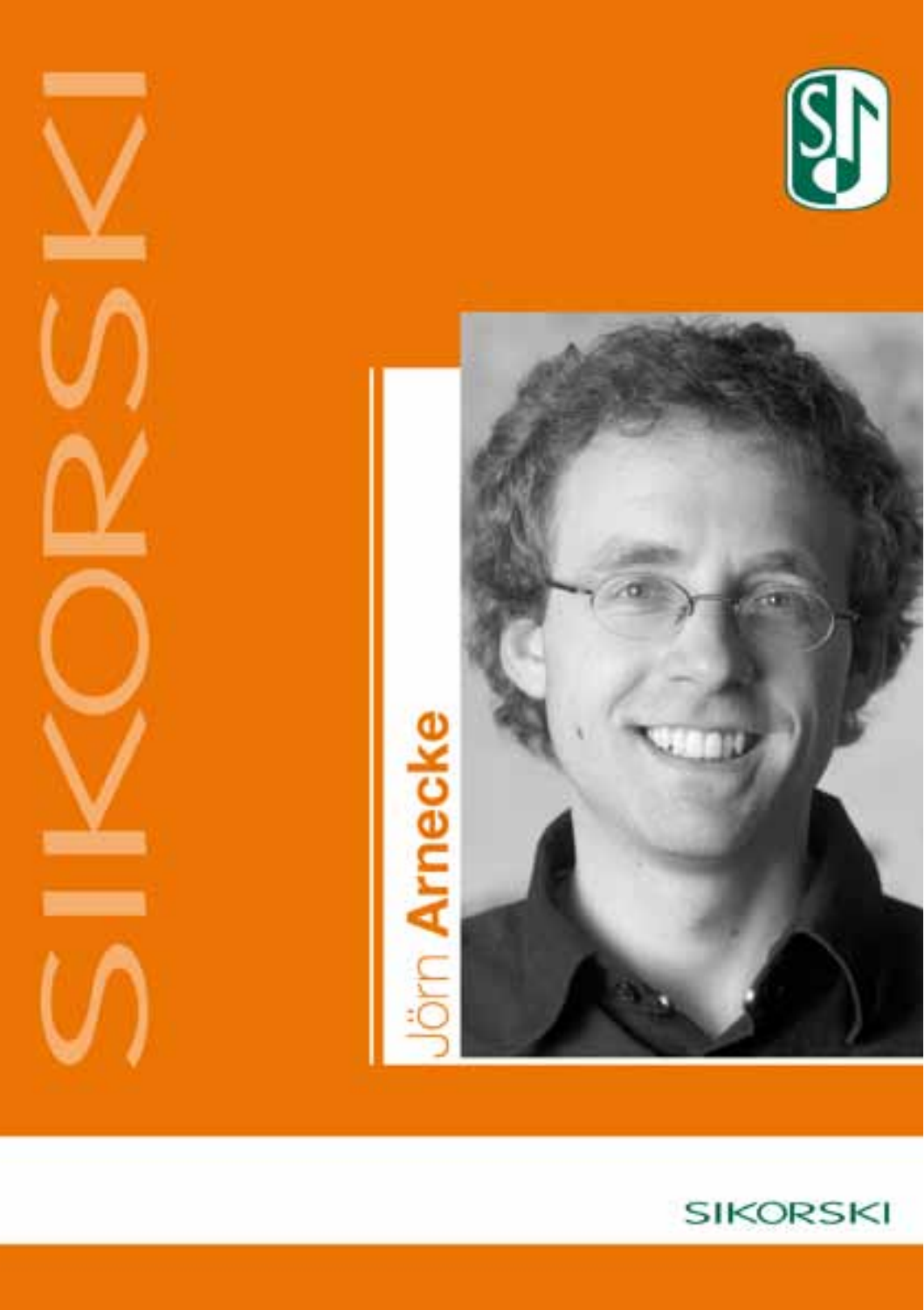# **inhalt**

sikorski Musikverlage 20139 hamburg phone: (+ 49) (0)40 / 41 41 00-0 · fax: (+ 49) (0)40 / 41 41 00-41 www.sikorski.de · contact@sikorski.de **15 m a y 2018** cover photo © bernd thissen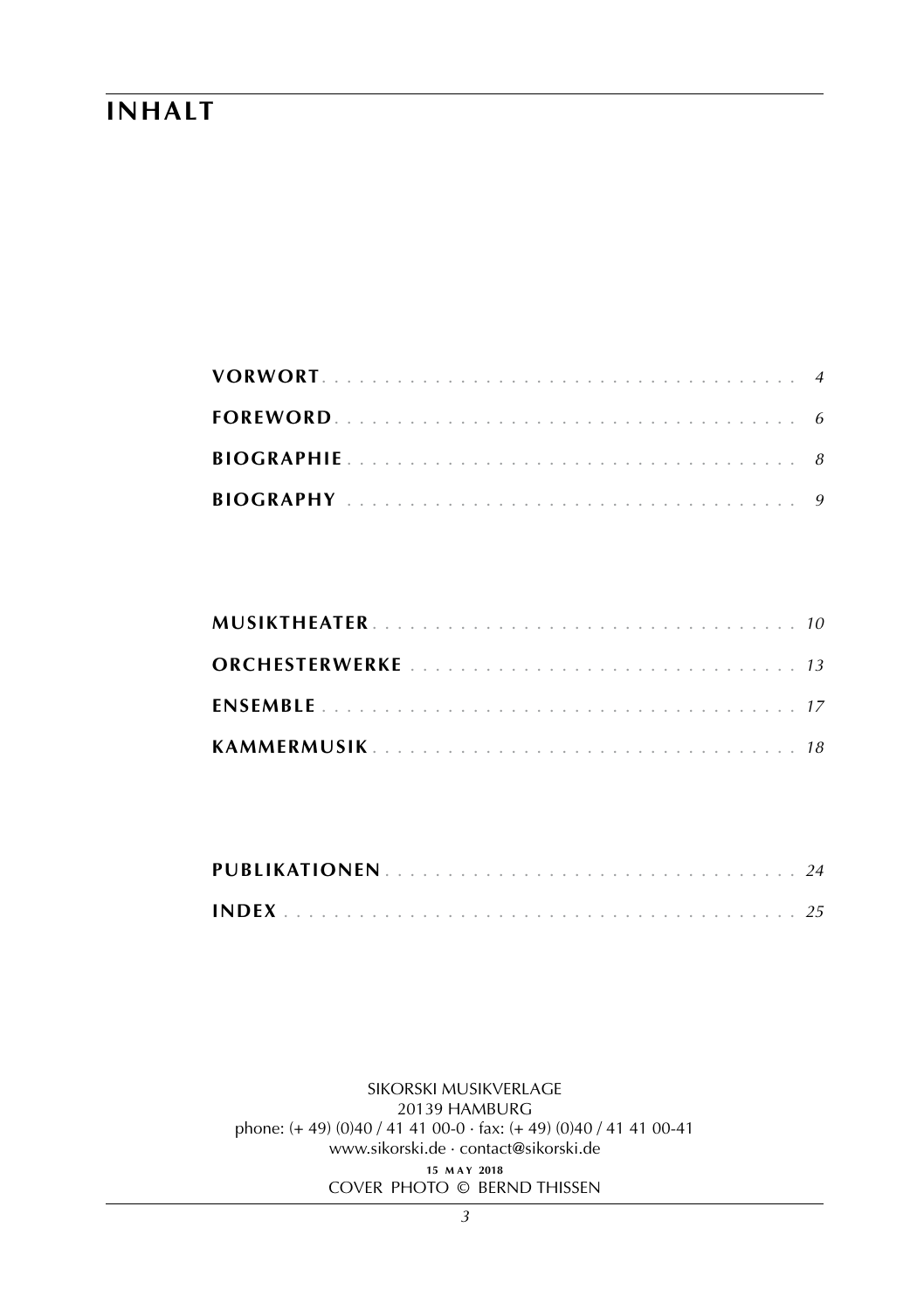# **vorwort**

#### C H R I S T O P H B E C H E R

#### **Das stille Zuhören des fremden Nachbarn. Jörn Arnecke und seine Musik**

Das Verhältnis des Komponisten Jörn Arnecke zu seinem Material, dem Klang, gleicht dem Verhalten der Reisenden. Mit unaufdringlicher Neugier sucht er sich den Platz neben ihm aus. Er beobachtet und lauscht eine Weile, scheinbar interesselos, dann stößt er ihn, sehr behutsam, an. Der Klang gerät in Bewegung, der Komponist öffnet ihm den Weg, ebnet ihn, und auf ganz natürliche, ungezwungene Weise offenbart der Klang etwas von seinem Wesen. Hinterher mag sich herausstellen, dass ein weitgefasster Plan die Richtung des Klang-Weges vorgeschrieben hat; im Moment aber sieht es nicht danach aus. Den Klängen die Hand reichen, ihnen jedoch Zeit lassen und nie zu viel auf einmal wollen – das sind wesentliche Merkmale der Musik von Jörn Arnecke und zugleich seines Verhältnisses zum Publikum.

"Wenn ich komponiere, möchte ich das Publikum treffen, nicht indem ich Musik schreibe, die das Publikum genau so erwartet, sondern indem ich, wie ich hoffe, ein aufregendes Musikerlebnis vermittle", ließ 1997 der damals 24-jährige Arnecke seinen Interviewer wissen. Da war die Entscheidung für das Feld, auf dem er künftig sein Publikum antreffen würde, bereits gefallen: im Musiktheater. Am Anfang, 1996/1997, standen Bühnenmusiken für Hamburger Produktionen sowie kammermusikalische Lösungen für Katja Kabanova und Le Nozze di Figaro, letzteres für Bayreuth. Bei dem Kurzoper-Wettbewerb ,Teatro Minimo' zum Thema ,Odysseus' befand sich am Ende unter den sechs ausgewählten Werken Arneckes Wieder sehen, uraufgeführt 2001 an der Bayerischen Staatsoper München. Vorausgegangen war dem eine Jugendoper nach Astrid Lindgrens K l i n g t m e i n e L i n d e sowie die Teilnahme an jenem Aufsehen erregenden Projekt, das Peter Michael Hamel mit seinen Schülern, darunter Arnecke, für die Münchner Biennale gewagt hatte: die Gemeinschaftskomposition Über Frauen, über Grenzen, geschrieben von sechs (männlichen) Komponisten mit sechs musikalisch weit voneinander entfernten Ansichten, zusammengehalten durch die Inszenierungsarbeit von Stefan Herheim. Schließlich die Teilnahme an der Komponistenwerkstatt der Hamburgischen Staatsoper, wo Arnecke vor zwei Jahren mit Wir spielen Frieden nach Erich Fried Beifall erntete: drei Sänger, drei Instrumentalisten, überschaubar, realisierbar und von beeindruckender Intensität. Opernintendant Louwrens Langevoort bot Arnecke an, eine Kammeroper zu schreiben. Regisseur Christoph von Bernuth empfahl als Stoff John Bergers To The Wedding, Francis Hüsers, Autor und (im Hauptberuf) Produktionsleiter an der Staatsoper, schrieb das Libretto. (…)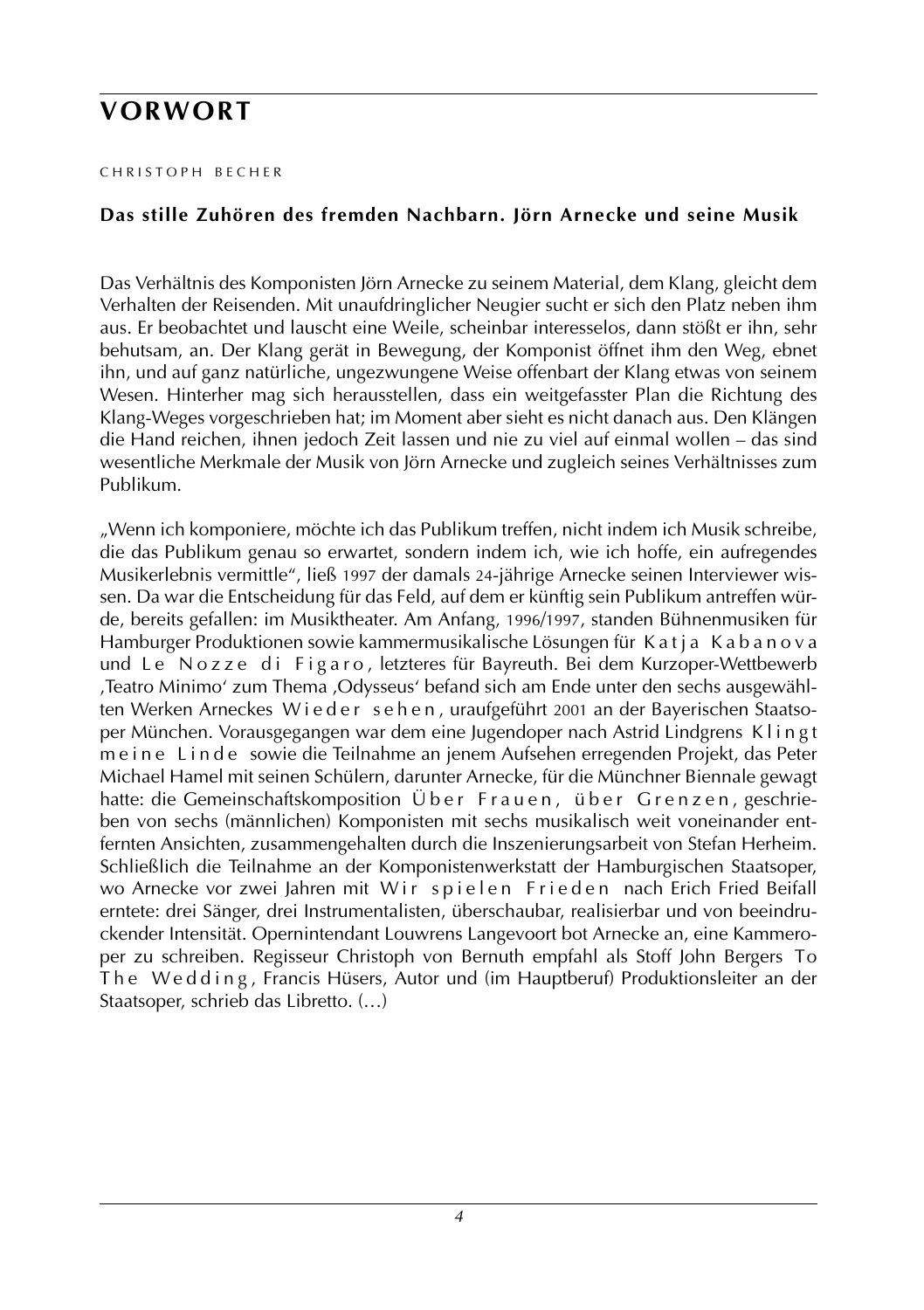Bereits die Lehrergeneration Jörn Arneckes entstammt einer Zeit, in der der Graben zwischen zeitgenössischer Musik und Publikum eher bedauert als durch kompromisslose Kompositionsverfahren vertieft wurde. Der eine, Gérard Grisey, bei dem Arnecke noch ein Jahr in Paris lernen konnte, war eine führende Persönlichkeit der französischen Spektralisten, die, ausgehend von der physikalischen Zusammensetzung einzelner Klänge, die Klangkomposition zu neuer Blüte führten. Die hierzulande wenig bekannte Musik der Komponistengruppe ,L'Itinéraire', die Grisey u.a. mit Tristan Murail gründete, ist von atemberaubender Schönheit. Der andere, Peter Michael Hamel, lehrt in Hamburg und ist ein großer Kommunikator mit dem Publikum. Als Komponist abseits aller Schulen bekannt geworden, weigert sich Hamel nun seinerseits, eine Schule zu gründen. Arnecke schätzt an seinem Lehrer, dass er Schüler auf ihren eigenen Weg aufmerksam macht und dort anschiebt, wo manchmal nur mangelnder Mut den Aufbruch verzögert. Beide Persönlichkeiten haben ihre Spuren in Arneckes Partitur hinterlassen: Grisey im Tonmaterial (...), Hamel im direkten Zugriff auf die Zuhörer. So fällt denn auch rasch das Wort "Verständnis", wenn Arnecke über seine Erwartung an das Publikum spricht, und zwar im doppelten Sinne: Die Hörer sollen verstehen, was geschieht, sie sollen aber auch Verständnis dafür entwickeln – und das selbst gegenüber Passagen, die sich wenig schmeichelhaft oder in verwirrender Vieldeutigkeit den Ohren nähern. (...)

Jörn Arnecke hat neben seiner Klangwelt Platz genommen und ihr geduldig zugehört. Wer wie er die Ohren nicht verschließt, wird dieser Musik auf den Grund hören können.

*Aus dem Programmheft zur Uraufführung von Jörn Arneckes D a s F e s t i m M e e r , Hamburg*  2003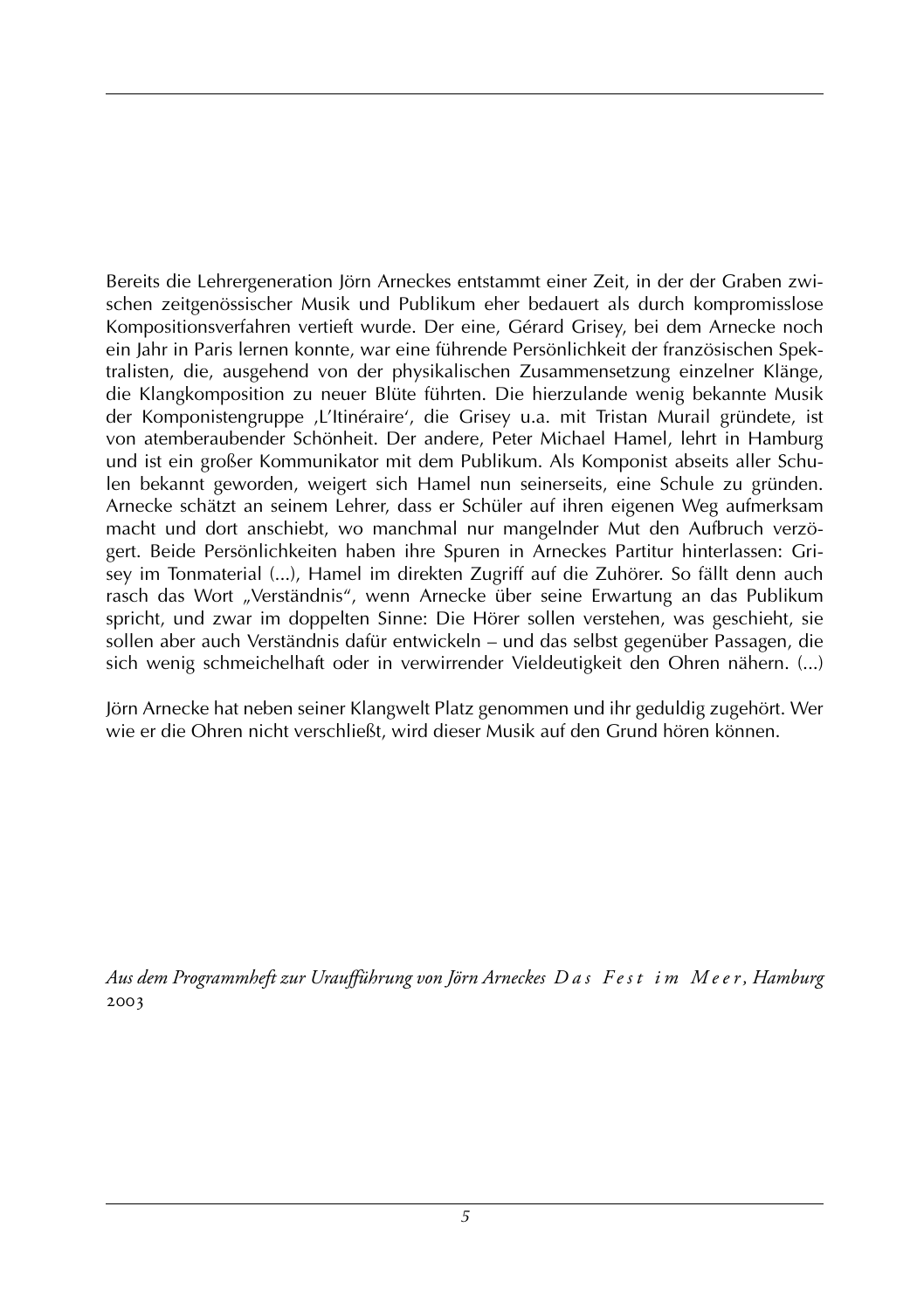# **foreword**

#### C H R I S T O P H B E C H E R

## **Listening Calmly to the Unknown Neighbour: Jörn Arnecke and His Music**

The relationship of the composer Jörn Arnecke to his material – sound - resembles the behaviour of travellers. He looks for a place next to it with unobtrusive curiosity. He observes and listens attentively for a while, apparently without interest, then bumps against it very carefully. The sound starts moving and the composer opens up the way for it, levelling it off and revealing something of his essence to the sound in a completely natural, casual way. It may turn out afterwards that a vague plan may have prescribed the direction of the sound-path; but it doesn't look that way at the moment. To offer one's hand to the sounds whilst allowing them time and not asking for too much at once – these are essential characteristics of the music of Jörn Arnecke and, at the same time, of his relationship to the audience.

"When I compose, I would like to meet the audience not by writing music exactly the way the audience expects, but, hopefully, by imparting an exciting musical experience," the then 24-year-old composer said to an interviewer in 1997. At that time, he had already decided upon the field in which he wished to encounter his future audience – in music theatre. In the beginning, 1996/1997, there was incidental music for Hamburg productions as well as chamber-music solutions for Katya Kabanova and Le Nozze di Figaro, the latter for Bayreuth. Arnecke's Wieder sehen was among the six works on the theme of 'Odysseus' selected at the short opera competition 'Teatro Minimo' and performed in 2001 at the Bavarian State Opera in Munich. This was preceded by a youthful opera based on Astrid Lindgren's K l i n g t Me i n e L i n d e as well as the participation in the sensational project that Peter Michael Hamel and his students, including Arnecke, had dared to create for the Munich Biennale: the group composition Über Frauen, über G r e n z e n [About Women, About Boundaries], written by six (male) composers with six widely disparate musical viewpoints, held together by the staging work of Stefan Herheim. Finally, participation at the composers' workshop of the Hamburg State Opera, where Arnecke was applauded two years ago for Wir spielen Frieden [We Play Peace] based on Erich Fried: three singers, three instrumentalists, transparent, practical and of an impressive intensity. Opera director Louwrens Langevoort proposed that Arnecke write a chamber opera. As material, director Christoph von Bernuth recommended John Berger's To the Wedding; Francis Hüsers, author and (as a main job) Producer at the State Opera, wrote the libretto. ()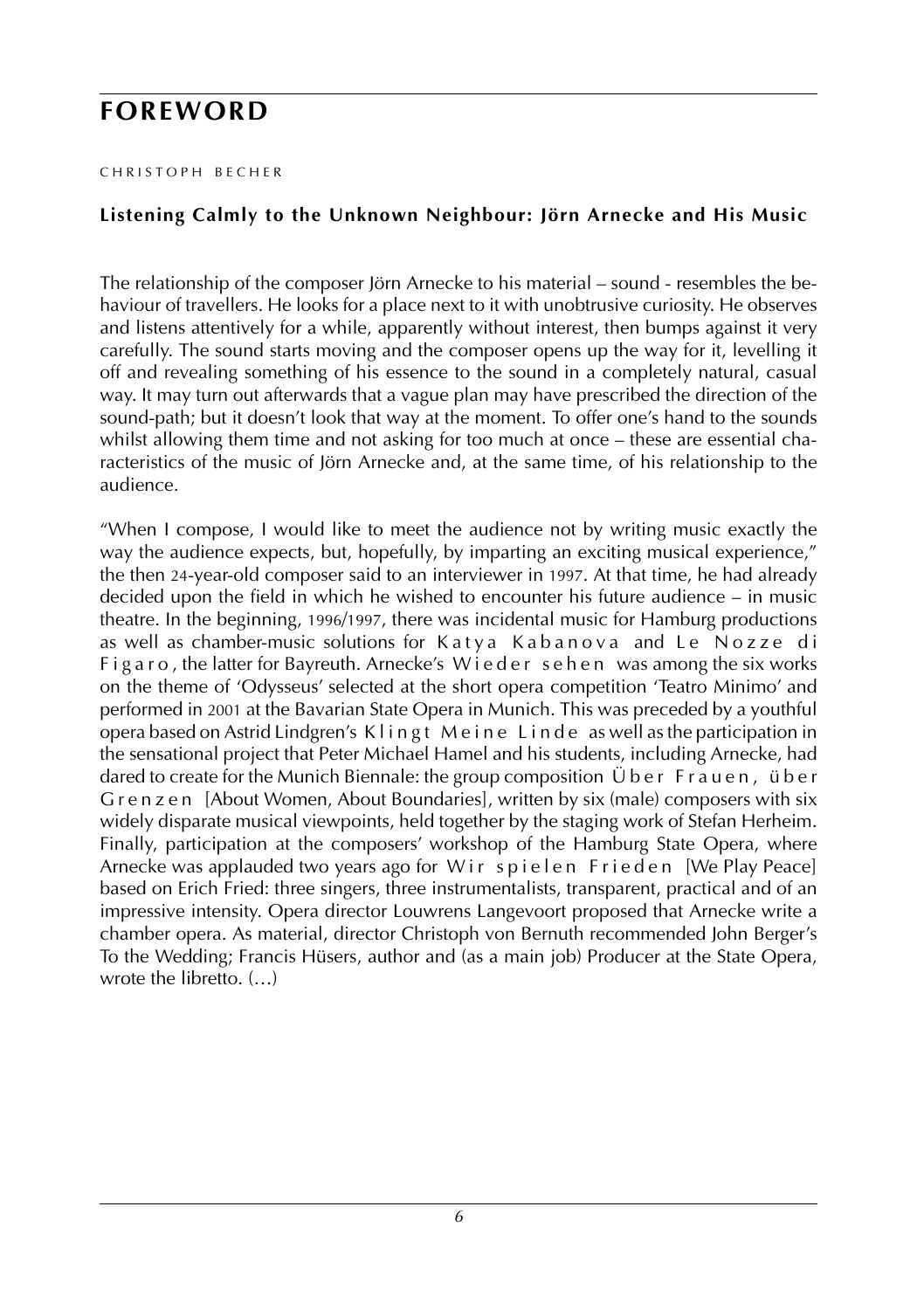Already the generation of Arnecke's teachers comes from a time during which the gap between contemporary music and the public was regretted rather than widened by uncompromising compositional approaches. One of them, Gérard Grisey, with whom Arnecke was able to study in Paris for a year, was a leading personality of the French spectralists. These composers, taking their point of departure from the physical composition of individual sounds, led sound-composition to a new period of fruition. The music of the composers' group 'L'Itinéraire', founded by Grisey with Tristan Murail and too little known here in Germany, is of breathtaking beauty. Another of his teachers, Peter Michael Hamel, teaches in Hamburg and is a great communicator with the audience. Well-known as a composer belonging to no school, Hamel now refuses, for his part, to found a school. What Arnecke appreciates about his teacher is that he calls students' attention to their own path, giving them a push where their breakthrough is sometimes only delayed by a lack of courage. Both personalities have left traces in Arnecke's score: Grisey in its sound material (…), Hamel in its direct access to the listeners. The word "understanding" quickly arises when Arnecke speaks about what he expects from the audience, in a twofold sense: the listeners should understand what is happening, but they should also develop an understanding for it – even when faced with passages which are not so accessible or which approach the ears with confusing ambiguity. (…)

Jörn Arnecke has taken a seat next to his sound world and listened to it patiently. Whoever, like him, does not close his or her ears will be able to hear this music in depth.

From the programme at the world premiere of Jörn Arnecke's D a s Fest im Meer [The Cele*bration in the Sea], Hamburg* 2003*.*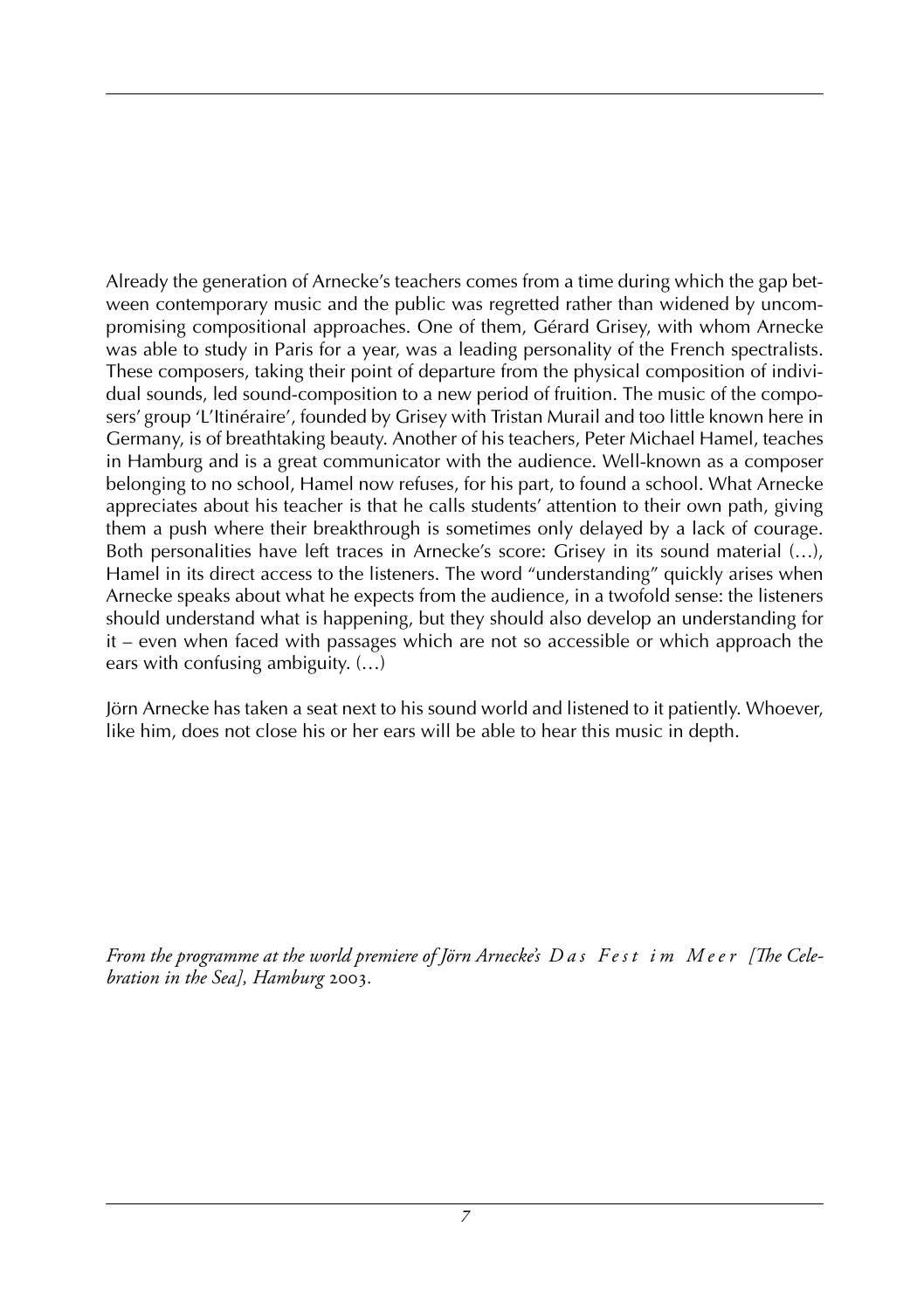# **biographie**

- **1973** in Hameln geboren
- **1993** Abitur
- **1993**-**1994** Zivildienst in Deutschlands einziger Zivildienst-Musikgruppe in München
- **1994**-**2000** Studium der Komposition und Musiktheorie (bei Volkhardt Preuß und Peter Michael Hamel) an der Hochschule für Musik und Theater Hamburg
- **1997**-**1998** Schüler von Gérard Grisey am Conservatoire National Supérieur, Paris
	- **1997** Preisträger des Kompositionswettbewerbs der Freien und Hansestadt Hamburg zum Brahms-Jahr
	- **1998** Mitarbeiter am IRCAM-Institut Paris
- **1998**-**2000** Stipendiat der Studienstiftung des Deutschen Volkes
	- **1998** Förderpreis des Göttinger Symphonie Orchesters
	- **1999** Preis des Landesverbandes Sachsen des Deutschen Tonkünstlerverbandes
	- **2001** Finalist im internationalen Wettbewerb ,Teatro Minimo' (Bayerische Staatsoper / Opernhaus Zürich) Auswahl für die Komponistenwerkstatt der Hamburgischen Staatsoper Auftrag für ein abendfüllendes Musiktheater
- **2001**-**2009** Teilzeitprofessur für Musiktheorie an der Hochschule für Musik und Theater Hamburg
	- **2003** Bach-Preis-Stipendium der Freien und Hansestadt Hamburg
	- **2004** Stipendium der Bundeskünstlerförderung im Deutschen Studienzentrum Venedig

Paul Hindemith-Preis des Schleswig-Holstein-Musik-Festivals

- **2005**/**2006** ,Komponist für Heidelberg' beim Theater und Philharmonischen Orchester Heidelberg
	- **2007** Stipendium der Bundeskünstlerförderung für die Casa Baldi (Villa Massimo) bei Rom Kompositionspreis in Gmünd / Österreich für Auf dem Wasser zu singen Uraufführung des Musiktheaters Unter Eis (Libretto: Frank Richter), Kompositionsauftrag der RuhrTriennale in Kooperation mit der Oper Frankfurt
- seit **2008** verlegt bei den Sikorski Musikverlagen
	- **2008** Auftrag des Theaters Bremen für eine abendfüllende Oper (geplante Uraufführung in der Spielzeit 2010/2011)
	- 2009 Uraufführung von Kristallisationen (Kompositionsauftrag des Philharmonischen Staatsorchesters Hamburg) Ruf an die Hochschule für Musik Franz Liszt, Weimar als Professor für Musiktheorie
	- **2010** Uraufführung von L i c h t b o g e n (Kompositionsauftrag des Göttinger Symphonieorchesters)
	- **2011** Uraufführung von K r y o s am Theater Bremen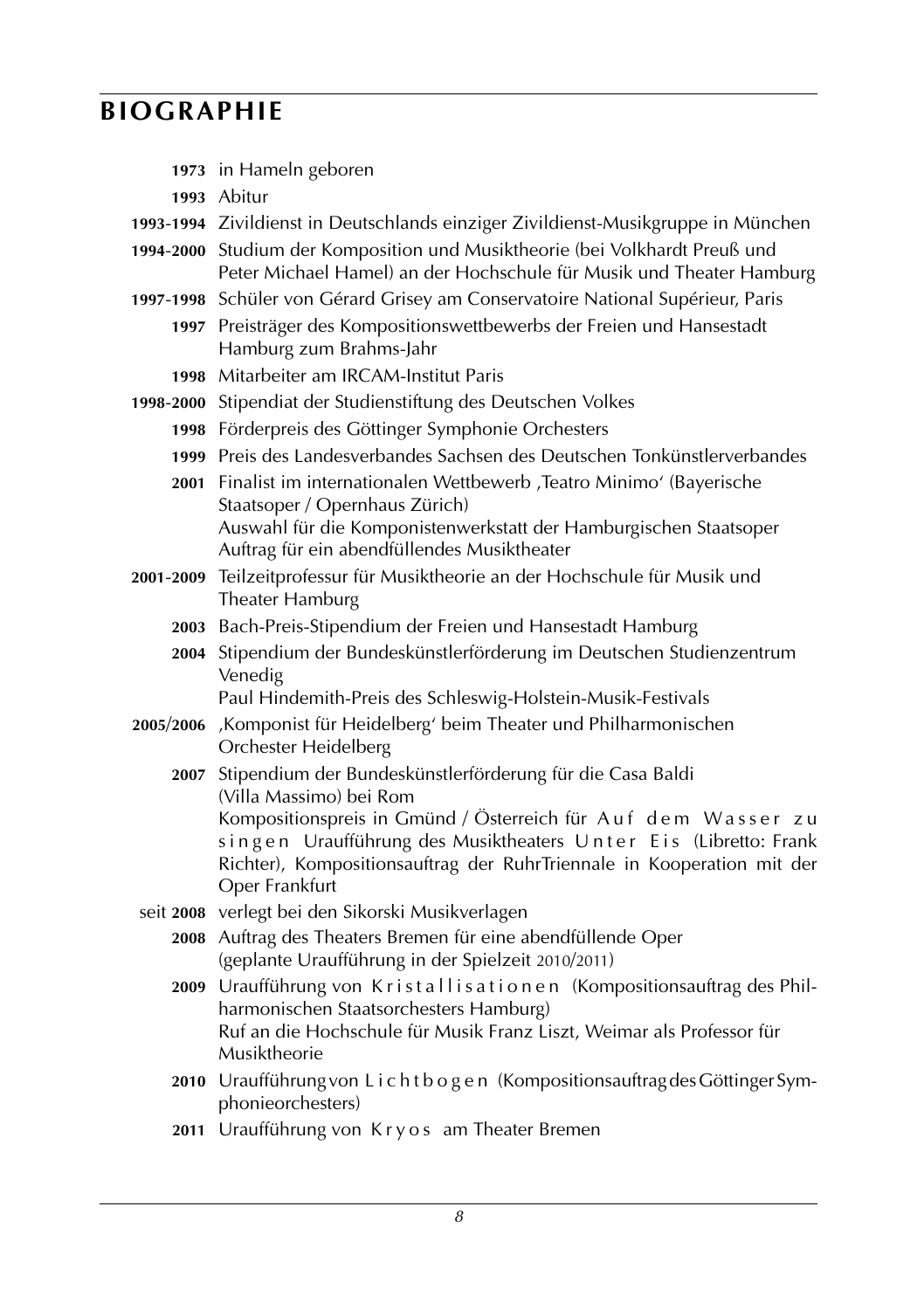# **biography**

| 1973 Born in Hameln                                                                                                                                                                                                                                                   |
|-----------------------------------------------------------------------------------------------------------------------------------------------------------------------------------------------------------------------------------------------------------------------|
| 1993 Secondary school final examinations                                                                                                                                                                                                                              |
| 1993-1994 Civil service in Germany's only civil service music group in Munich                                                                                                                                                                                         |
| 1994-2000 Studies in composition and music theory (with Volkhardt Preuß and Peter<br>Michael Hamel) at the Academy of Music and Theatre in Hamburg                                                                                                                    |
| 1997-1998 Pupil of Gérard Grisey at the Conservatoire National Supérieur, Paris                                                                                                                                                                                       |
| 1997 Prize winner of the Composition Competition of the Free Hanseatic City<br>of Hamburg during the Brahms Year                                                                                                                                                      |
| 1998 Worked at the IRCAM Institute, Paris                                                                                                                                                                                                                             |
| 1998-2000 Recipient of a stipend of the Studienstiftung des Deutschen Volkes [Study<br>Foundation of the German People]                                                                                                                                               |
| 1998 Furtherance prize of the Göttingen Symphony Orchestra                                                                                                                                                                                                            |
| 1999 Prize of the Saxon Provincial Union of the German Musicians' Union                                                                                                                                                                                               |
| 2001 Finalist at the international competition 'Teatro Minimo' (Bavarian State<br>Opera / Zurich Opera House)                                                                                                                                                         |
| Selected for the composers' workshop of the Hamburg State Opera<br>Commission for a full-length music theatre work                                                                                                                                                    |
| 2001-2009 part-time Professor of Music Theory at the Academy of Music and<br>Theatre in Hamburg                                                                                                                                                                       |
| 2003 Bach Prize of the Free Hanseatic City of Hamburg                                                                                                                                                                                                                 |
| 2004 Stipend of the Federal Promotion of Artists at the German Study Centre, Venice<br>Paul Hindemith Prize of the Schleswig-Holstein Music Festival                                                                                                                  |
| 2005/2006 'Composer for Heidelberg' at the Heidelberg Theatre and Philharmonic<br>Orchestra                                                                                                                                                                           |
| 2007 Stipend of the Federal Promotion of Artists for the Casa Baldi (Villa<br>Massimo) near Rome                                                                                                                                                                      |
| Composition prize in Gmünd / Austria for Auf dem Wasser zu sin-<br>gen World premiere of the music theatrical work Unter Eis (Under Ice, li-<br>bretto by Frank Richter), a composition commissioned by the Ruhr Triennial<br>in cooperation with the Frankfurt Opera |
| since 2008 published by Sikorski Music Publishers                                                                                                                                                                                                                     |
| 2008 Commission from the Bremen Theatre for a full-length opera<br>(planned performance during the 2010-2011 season)                                                                                                                                                  |
| 2009 World premiere of Kristallisationen [Crystallisations] (Commissio-<br>ned by Philharmonisches Staatsorchester Hamburg)<br>Appointment as Professor of Music Theory at the Weimar Franz Liszt<br>Academy of Music                                                 |
| 2010 World premiere of Lichtbogen (Commissioned by the Göttingen Sym-<br>phony Orchestra)                                                                                                                                                                             |
| 2011 World premiere of Kryos at the Bremen Theatre                                                                                                                                                                                                                    |
|                                                                                                                                                                                                                                                                       |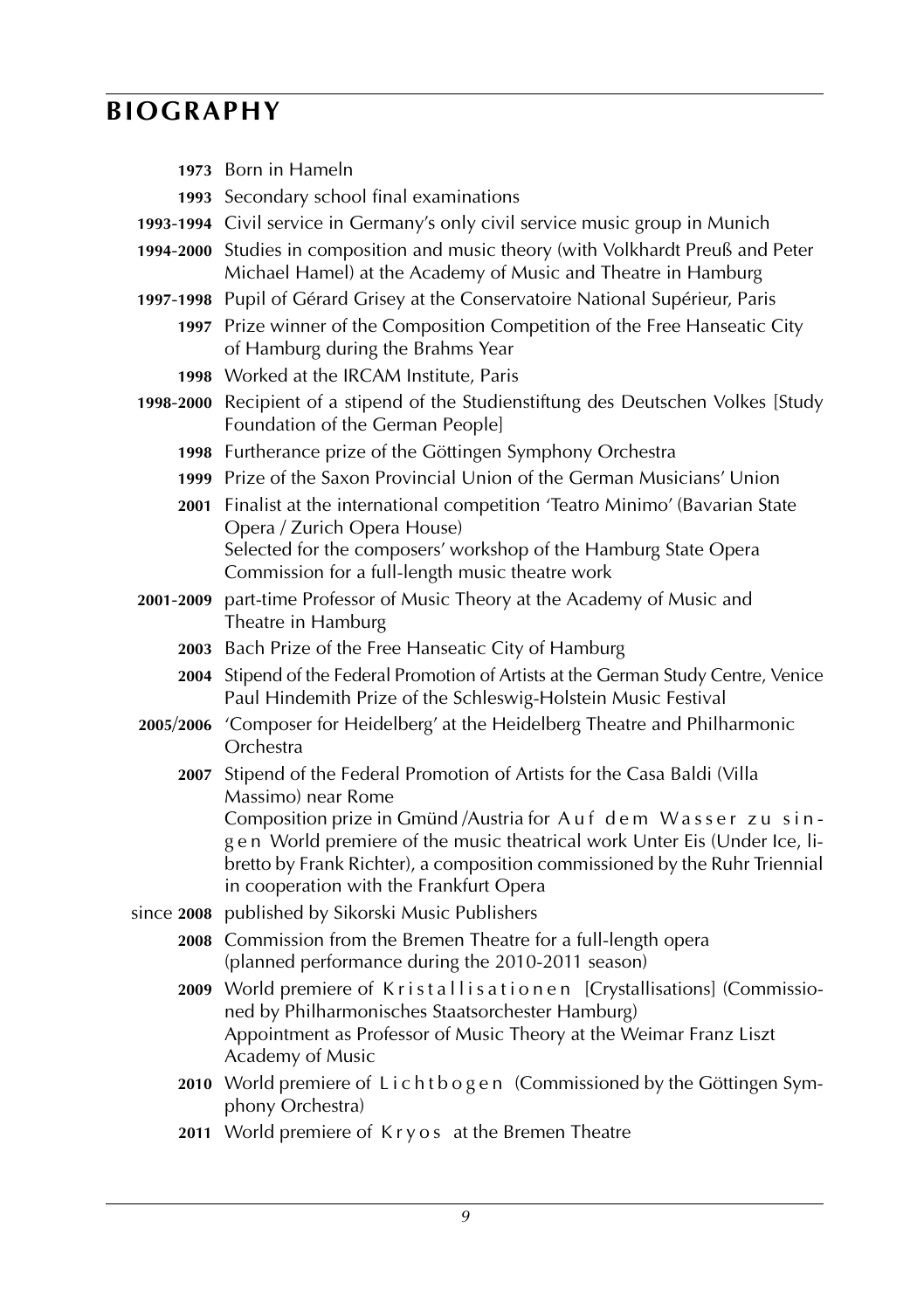# **musiktheater**

**Ariadne 1999** Opernszene für das Musiktheaterprojekt ,Über Frauen über Grenzen'. Die zitierten Gedichte stammen von Paul Heyse, Adelbert von Chamisso und Joseph von Eichendorff.

*Kompositionsauftrag der Münchener Biennale* 2000 *Peter Michael Hamel gewidmet*

Spieldauer: 15'

Personen: Ariadne (Mezzosopran) – Flüchtling (Bariton) – Theseus (Sprecher)

1(Picc),0,1(BKlar),0 – 0,0,0,0 – 1 Schl (Trgl, 3 Congas, gr.Tr, Tam-t, Marimba, Vibr), Git (E-Git), Klav/Cel, Streicher (1/0/1/1/1)

Uraufführung: 18. Mai 2000, München

Martina Hamberg-Möbius (Ariadne) – Hanno Andersen (Flüchtling) – Michael Doumas (Theseus) – ,Aistesis' Instrumentalensemble – Frank Löhr (musikalische Leitung) – Stefan Herheim (Regie)

## **LE NOZZE DI FIGARO** (WOLFGANG AMADEUS MOZART) 1999

Vollständige Fassung für zwölf Instrumente *Kompositionsauftrag des Festivals junger Künstler Bayreuth* Spieldauer: 210'

1,1,2,1 – 1,0,0,0 – Pk – Streicher (1/1/1/1/1)

Uraufführung: 27. August 1999, Bayreuth Peter Marx (musikalische Leitung) – Corinna Palm (Regie)

## **wir spielen frieden 2000**/**2002**

Musiktheaterszene nach Erich Frieds Gedichten ,Wir spielen Frieden' und ,Nachruf auf die Schreier'

Spieldauer: 11' / 23'

Personen: Frau Iustitia (Mezzosopran) – Flüchtling (Bariton) – Herr Rat (Sprecher)

 $0,1,1,0 - 0,0,0,0 - Vc$ 

Uraufführung (Hamburger Fassung): 9. März 2001, Hamburg, Opera stabile Tanya Aspelmeier (Frau Iustitia) – Oliver Zwarg (Flüchtling) – Dominik Maringer (Herr Rat) – Joachim Tschiedel (Leitung) – Christoph von Bernuth (Regie)

Uraufführung (Prager Fassung): 26. Mai 2002, Prag

Nad'a Chrobáková (Frau Iustitia) – Petr Matuszek (Flüchtling) – Thorsten Hennig (Herr Rat) Ensemble Mosaik Berlin – Jörn Arnecke (Leitung) – Karla Staubertová-Sturm (Regie)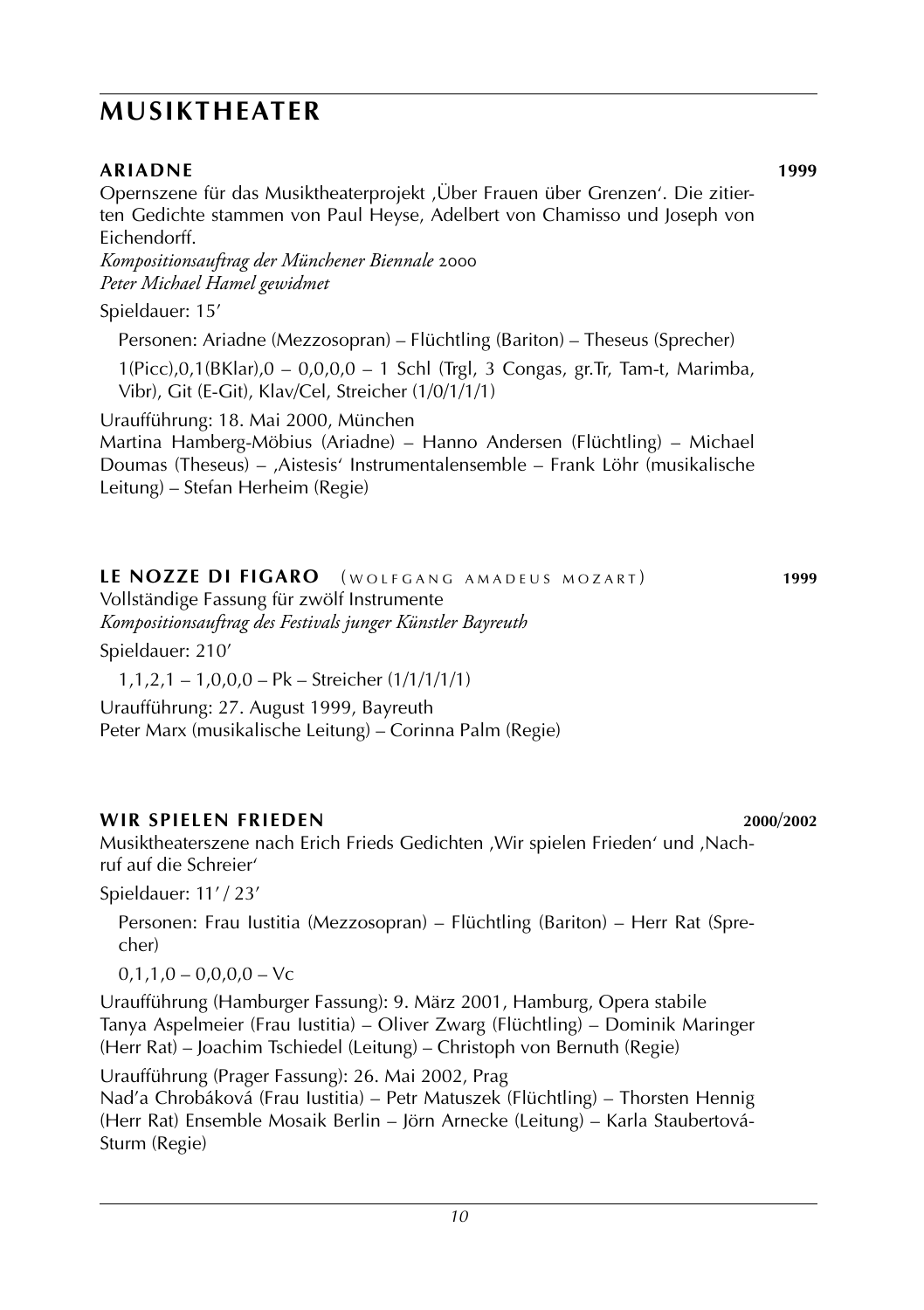## **musiktheater**

#### **Das Fest im Meer 2001**/**2002**

Musiktheater in drei Abschnitten von Francis Hüsers nach dem Roman ,To the Wedding' von John Berger *Kompositionsauftrag der Hamburgischen Staatsoper Meinen Eltern*

Spieldauer: 105'

Ninon (lyrischer Sopran) – Zdena, ihre Mutter (Sopran) – Jean, ihr Vater (Bassbariton) – Gino (Bariton) – Federico, sein Vater (Bass) – Tomas, ein Reisender (hoher Tenor) – Tante Emanuela, Hochzeitsgäste (stumme Rollen)

2(Picc, AFl),0,2(Es-Klar, BKlar),2(KFag) – 2,0,0,0 – Schl (Chimes [Holz], 5 Templeblocks, Holzbl, 5 Tom-Toms, Conga [tief], 3 Bongos, kl.Tr, gr.Tr, hg. Bk, RöhrenGl [d', fis', cis'', e''], Glsp, Vibr, Brummtopf, Windmaschine), Harfe, Akk, Streicher (0/0/2/2/2 Fünfsaiter)

Uraufführung: 17. Juni 2003, Hamburg, Kampnagel

Maite Beaumont (Ninon) – Renate Spingler (Zdena) – Tomas Möwes (Jean) – Moritz Gogg (Gino) – Dieter Weller (Federico) – Jürgen Sacher (Tomas) – Philharmonisches Staatsorchester Hamburg – Cornelius Meister (Leitung) – Christoph von Bernuth (Regie)

**cd**: NCA 60155-315 · Maite Beaumont (Ninon) – Renate Spingler (Zdena) – Tomas Möwes (Jean) – Moritz Gogg (Gino) – Dieter Weller (Federico) – Jürgen Sacher (Tomas) – Philharmonisches Staatsorchester Hamburg – Cornelius Meister (Leitung)

## **BUTTERFLY BLUES** 2004

Musiktheater in acht Szenen nach dem gleichnamigen Schauspiel von Henning Mankell

Deutsch von Claudia Romeder

*Kompositionsauftrag der Hamburgischen Staatsoper* 

Spieldauer: 90'

Personen: Ana (hoher Sopran) – Sara / Mutter / Salzstreuer-Frau (lyrischer Mezzosopran) – Schlepper I / Übersetzer / Lkw-Fahrer I / Jonathan / Mann aus Jamaika (Charakterbariton) – Schlepper II / Untersuchungsbeamter / Lkw-Fahrer II / Salzstreuer-Mann (seriöser Bass)

2(Picc),1(EnglHorn),1(BKlar), 0 – 1,0,1(TBPos),0 – 2 Schl (I: ein Crot [cis''''], Glas [h''], Chimes [Holz], Peitsche, Maracas, Tamb, tiefe Tom, gr.Tr, Brummtopf, Vibr – II: Trgl, Glas [a''], Maracas, Holzbl, 3 Gongs [es, e', f'], kl.Tr, gr.Tr, Xyl), Klav, Streicher (1/1/1/1/1 [Fünfsaiter])

Uraufführung: 8. April 2005, Hamburg, Opera stabile

Ingrid Frøseth (Sopran) – Tamara Gura (Mezzosopran) – Christoph Pohl (Bariton) – Wilhelm Schwinghammer (Bass) – Mitglieder des Philharmonischen Staatsorchesters Hamburg – Boris Schäfer (Leitung) – Christoph von Bernuth (Regie)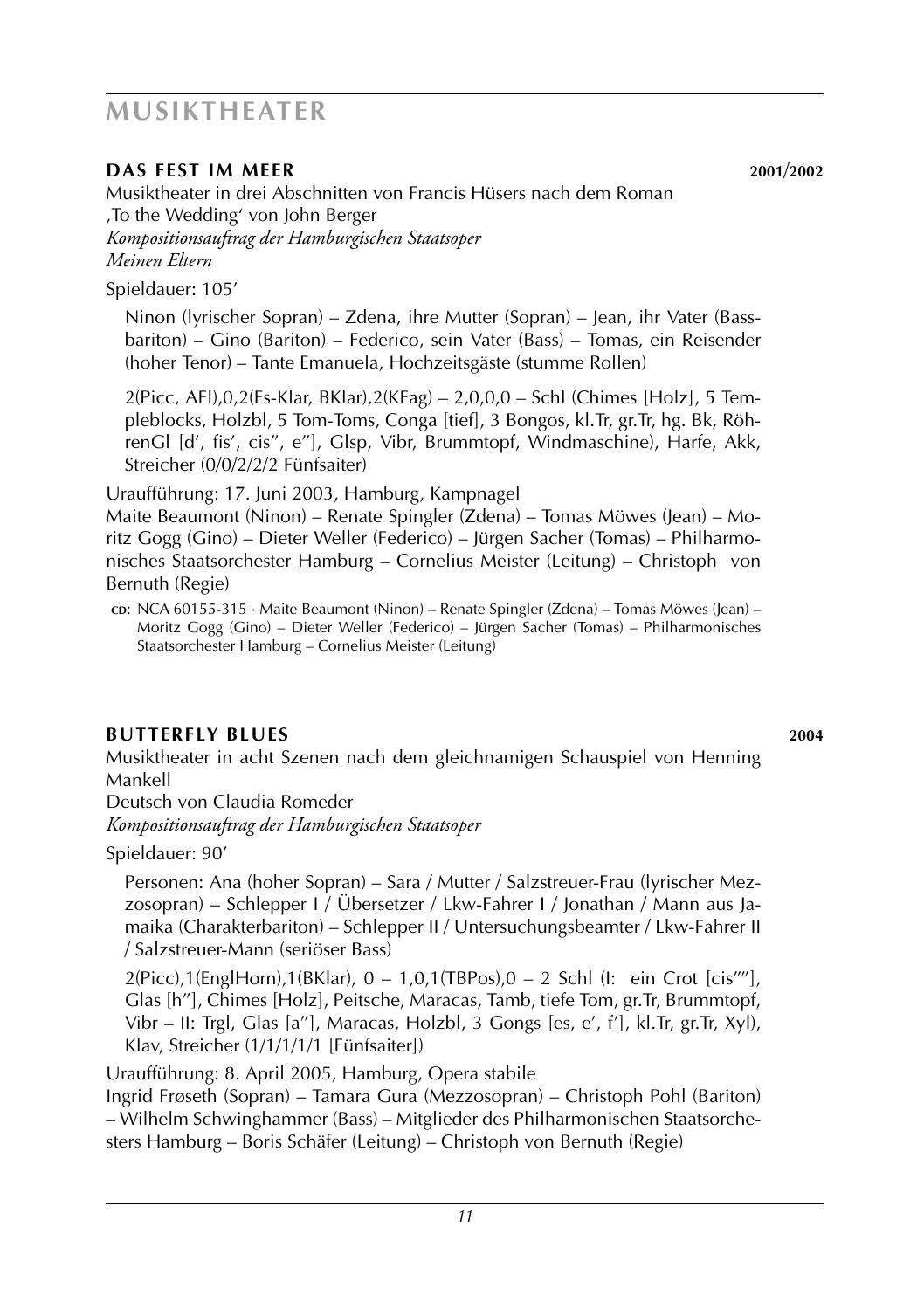## **musiktheater**

#### **UNTER EIS** 2006/2007

Musiktheater in 13 Szenen auf ein Libretto von Falk Richter *Kompositionsauftrag der RuhrTriennale in Kooperation mit der Oper Frankfurt Für Katja*

Spieldauer: 120'

Personen: Paul Niemand (Bariton) – Karl Sonnenschein (Schauspieler) – Aurelius Glasenapp (Schauspieler) – Kind (Knabensopran) – Fünf weitere Berater (2 Tenöre, Bariton, 2 Bässe)

0,0,0,0 – 4,0,0,0 – 4 Schl (I: Flex, Tempelbl, Tom [tief], kl.Tr, Vibr – II: Crot [cis4], Agogo, Tempelbl, Brummtopf, Tom [sehr tief], RöhrenGl [g1] – III: Trgl, Vogelruf, Schellen, Maracas, Tempelbl, kl.Tr, gr.Tr, Bk– IV: LotusFl, Holzbl, Ratsche, Tempelbl [tief], gr.Tr), Streicher (6/5/4/3/2 Fünfsaiter)

Uraufführung: 28. September 2007, Bochum, Jahrhunderthalle Markus Brück (Paul Niemand) – André Szymanski (Karl Sonnenschein) – Thomas Wodianka (Aurelius Glasenapp) – Ensemble Resonanz – Johannes Debus (musikalische Leitung) – Falk Richter (Regie) – Alex Harb (Bühnenbild)

#### **kryos 2010**

Musiktheater in 11 Szenen auf ein Libretto von Hannah Dübgen *Kompositionsauftrag des Theaters Bremen*

Spieldauer: 100'

Personen: Der Fremde (Schauspieler) – Nono (Bariton) – Maja (Mezzosopran) – Suna (Sopran) – Toru (Tenor) – Chorsolisten: Zena, Lira, Botu, Gero, Mitglieder der Institute Nahrung Kleidung / Information / Kristall, Karo (Sopran, Alt, Tenor, Tenor, Bass, Bass) – Bewohner von Kryos (gem. Chor)

2(Picc),2(EnglHorn),2(BKlar),2(KFag) – 4,2,2,0 – 1 Schl (Pk, 3 Bongos, Congas, 5 Tomt, gr.Tr, Glsp, Vibr), Harfe, klav, Streicher

Uraufführung: 14. Mai 2011, Bremen

Philipp Himmelmann (Regie) – Markus Poschner (musikalische Leitung)

*Libretto:* **s i k 3/5616**

#### **DER EISBLUMENWALD 2018**

Musiktheater für Kinder nach der gleichnamigen Erzählung von Jörg Steiner (Text) und Jörg Müller (Illustration)

*Kompositionsauftrag des Deutschen Nationaltheaters Weimar*

1,0,0,0 – 0,0,1,0 – Streicher (1/0/1/0/1)

Uraufführung: 21. Mai 2019, Weimar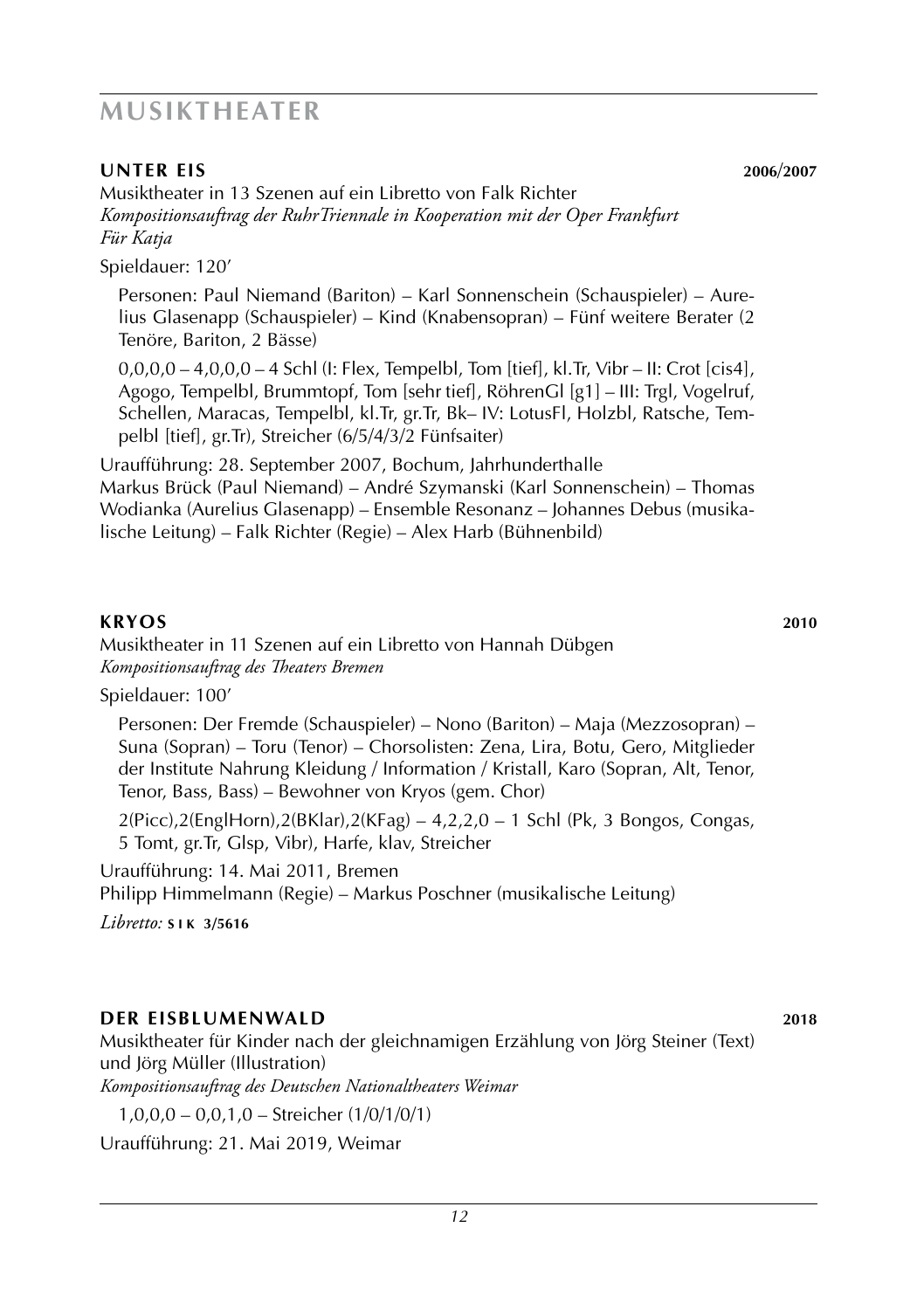#### **Nachtferne 1996**

für Orchester

Spieldauer: 7'

3(Picc),2,2,2 – 2,2,2,0 – Pk, 2 (3) Schl (I: Trgl, Peitsche, Holzbl, hg.Bk, Xyl, Vibr – II: Trgl, Holzbl, kl.Tr, gr.Tr, hg.Bk, Tam-t, Xyl), Harfe, Klav, Streicher (12/10/8/8/5)

Uraufführung: 2. April 1998, Paris Orchestre de la Cité Universitaire de Paris – Adrian McDonnell (Leitung)

**Frage 1997**/**1998**

für Orchester 1998 *wurde F r a g e mit dem Förderpreis des Göttinger Symphonie Orchesters ausgezeichnet*

Spieldauer: 7'

2(Picc),2,2(BKlar),2(KFag) – 4,2,2,0 – Pk, 1 Schl (Trgl, gr.Tr, RöhrenGl [e'-f'], Tam-t, Vibr), Harfe, Streicher (12/10/8/10/6 [3 Fünfsaiter])

Uraufführung: 11. Juni 1999, Göttingen

Göttinger Symphonie Orchester – Jörn Arnecke (Leitung)

c**D**: CTH 2413 · Göttinger Symphonie Orchester – Arnecke (Leitung)

#### **Folie 2000**

für Orchester *Kompositionsauftrag des Festivals junger Künstler Bayreuth Sissy Thammer und Prof. Siegfried Palm gewidmet*

Spieldauer: 13'

3(Picc, AFl),3(EnglHorn),3(BKlar),3(KFag) – 4,2,2,0 – Pk (4), 2 Schl (Glsp, Xyl, Vibr, Holzbl5 Tom-t, Tamb, kl.Tr, gr.Tr, hg.Bk, Glsp, Xyl, Vibr), Harfe, Streicher (12/10/8/8/6[3 Fünfsaiter])

Uraufführung: 27. August 2000, Bayreuth Symphonieorchester des 50. Festivals junger Künstler Bayreuth – Ferenc Gábor (Leitung)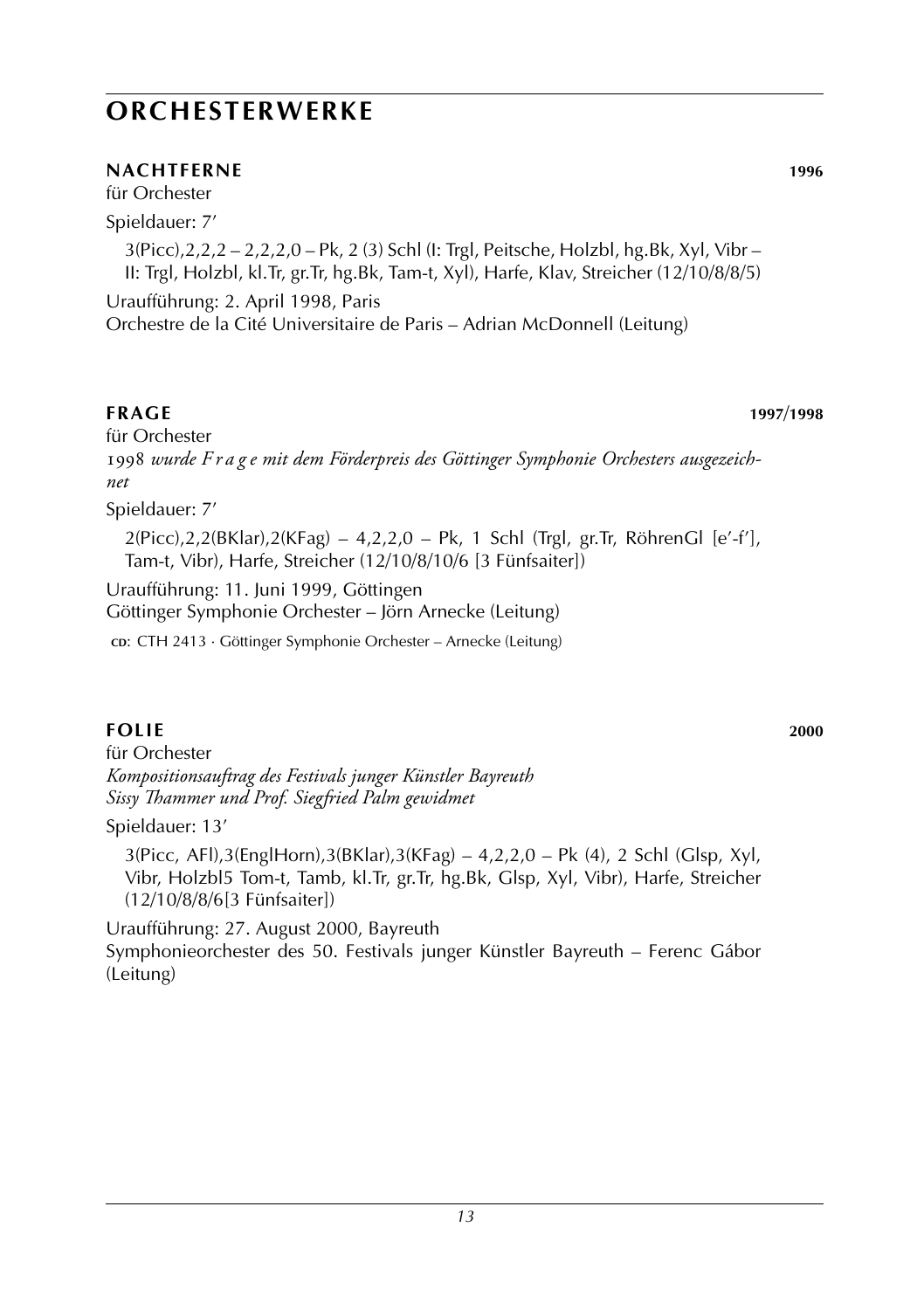#### **Gezeiten** (tides) **2005**

Fantasie für Orchester *Kompositionsauftrag des Theaters und Philharmonischen Orchesters Heidelberg Für Cornelius Meister*

Spieldauer: 15'

3(Picc),3(EnglHorn),2,(BKlar),3(KFag) – 4,3,3,1 – Pk, 2 Schl (I: RöhrenGl [c'], Vibr, Windmaschine – II: Crot [c''''], gr.Tr, Gong [F], Xyl), Harfe, Streicher (auch Fünfsaiter)

Uraufführung: 19. Oktober 2005, Heidelberg Philharmonisches Orchester Heidelberg – Cornelius Meister (Leitung)

*Studienpartitur:* **s i k 8624**

## **Auf dem Wasser zu singen 2005**/**2006**

Sieben Lieder nach Franz Schubert und Johannes Brahms für Tenor und 18 Streicher (5/5/4/3/1), verbunden mit neun Intermezzi ,Zwischen den Wassern' Text: Friedrich Leopold zu Stolberg (1.), Heinrich Heine (2.), Wilhelm Müller (3., 5.), August von Platen (4.), Robert Reinick (6.), Johann Wolfgang von Goethe (7.) *Kompositionsauftrag der Sommerlichen Musiktage Hitzacker*

Dreifacher Klang (Fassung für Viola solo)

- *1*. Auf dem Wasser zu singen (Franz Schubert, D 774) Intermezzo Primo Intermezzo Secondo
- *2*. Meerfahrt (Johannes Brahms, op. 96, 4) Intermezzo Terzo
- *3*. Tränenregen (Franz Schubert, D 795, 10) Intermezzo Quarto Intermezzo Quinto
- *4*. Der Strom, der neben mir verrauschte (Johannes Brahms, op. 32, 4) Intermezzo Sesto Intermezzo Settimo
- *5*. Auf dem Flusse (Franz Schubert, D 911, 7) Intermezzo Ottavo
- *6*. Liebestreu (Johannes Brahms, op. 3, 1) Intermezzo Nono
- *7*. Meeres Stille (Franz Schubert, D 216) Einsamer Gesang (Violoncello solo)

Spieldauer: 45'

Uraufführung: 30. Juli 2006, Hitzacker Lothar Odinius (Tenor) – Miriam Götting (Viola) – Patrick Sepec (Violoncello) – Ensemble Resonanz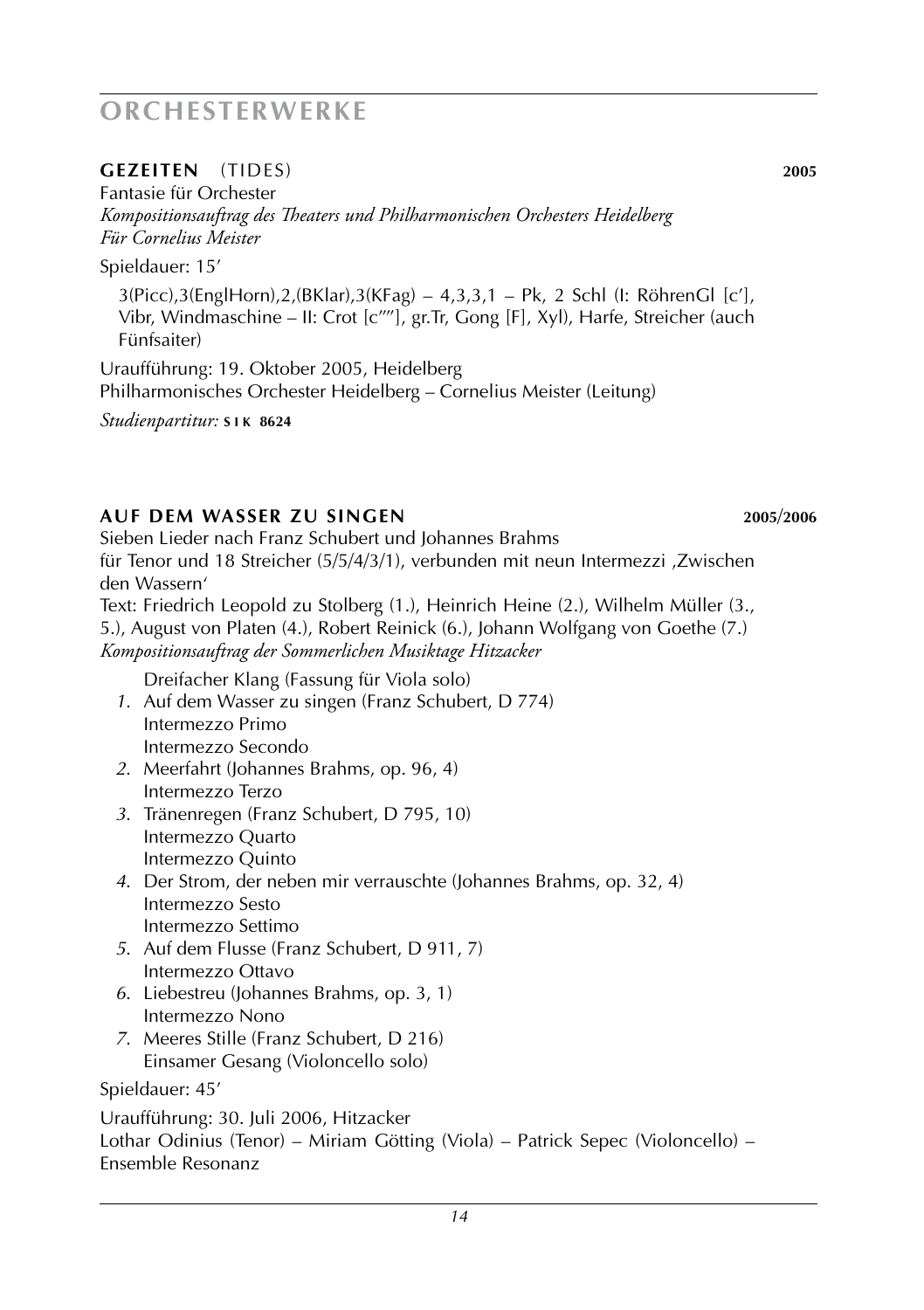## **Zwischen den Wassern 2005**/**2006**

Neun Intermezzi für 18 Streicher Spieldauer: 11' Streicher (5/5/4/3/1) Uraufführung: 30. Juli 2006, Hitzacker Ensemble Resonanz

#### **Kristallisationen 2007**/**2008**

für Klarinette, Fagott und Orchester *Kompositionsauftrag des Philharmonischen Staatsorchesters Hamburg*

Spieldauer: 18'

2(Picc),2,2(BKlar),2(KFag) – 4,2,2,0 – Pk, 1 Schl (Tamb, gr.Tr, Glsp, Vibr), Harfe, Streicher

Uraufführung: 7. Juni 2009, Hamburg

Rupert Wachter (Klarinette) – Christian Kunert (Fagott) – Philharmonisches Staatsorchester Hamburg – Simone Young (Leitung)

## **lichtbogen 2009**

für Orchester *Dem werdenden Leben Kompositionsauftrag des Göttinger Symphonie Orchesters* Spieldauer: 11' 2(Picc),2(EnglHorn),2(BKlar),2 – 4,2,2,0 – Pk, Vibr, Harfe, Klav, Streicher Uraufführung: 19. Februar 2010, Göttingen

Göttinger Symphonie Orchester – Chrtistoph-Mathias Mueller (Leitung)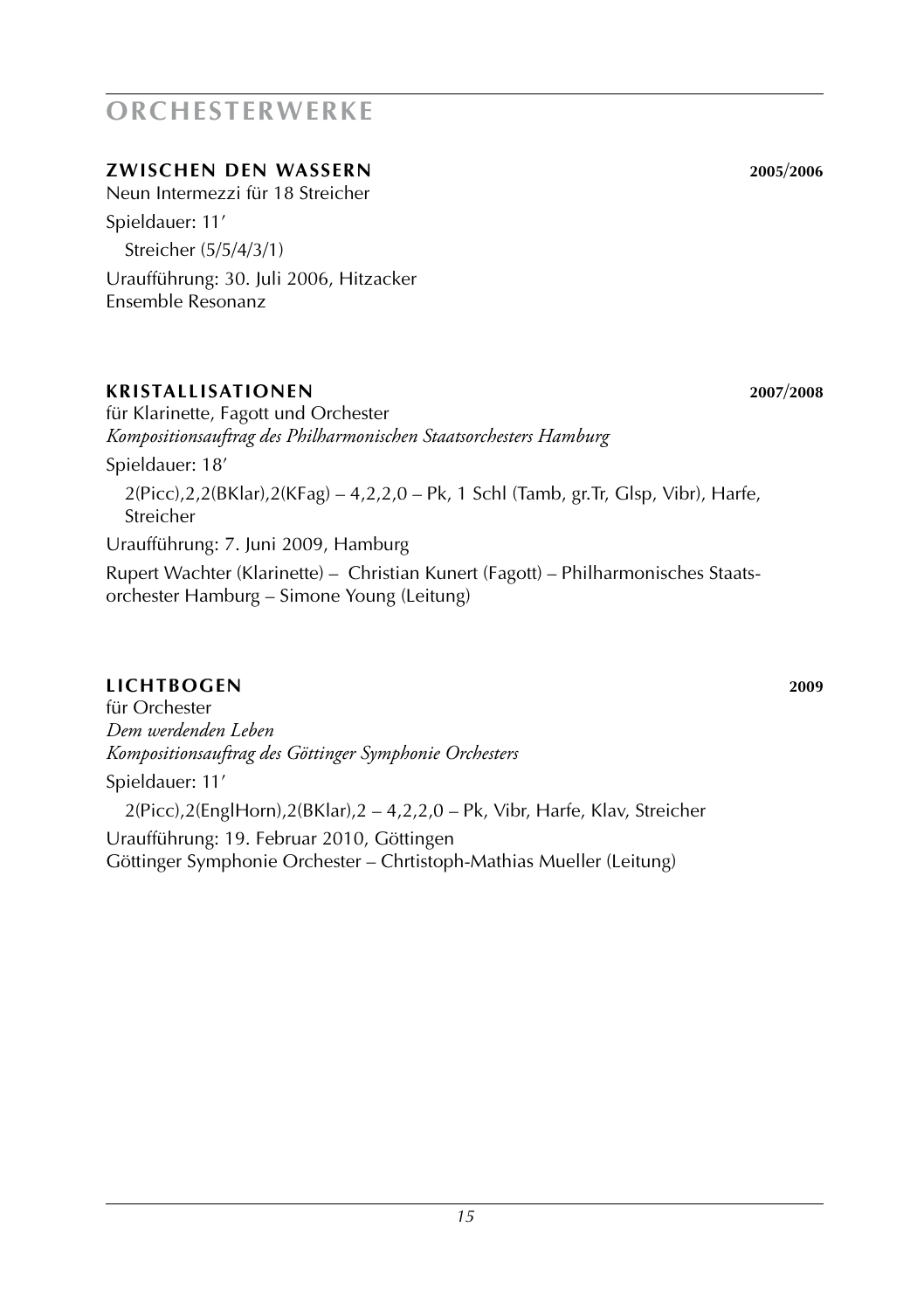## **gegen-sätze 2013**

für Oboe und Streichorchester *Kompositionsauftrag des Förderkreises für Neue Musik Heilbronn e.V für das Württembergische Kammerorchester Heilbronn*

- *1*. Hügel und Ebene (Introduktion)
- *2*. Punkte und Linien (Homophonie I)
- *3*. Flucht und Verweilen (Polyphonie I)
- *4*. Hoffen und Trauen (Homophonie II)
- *5*. Hirte und Herde (Polyphonie II)

Spieldauer: 25'

Streicher (6/5/4/3/2)

Uraufführung: 5. November 2014, Heilbronn

Céline Moinet (Oboe) – Württembergisches Kammerorchester Heilbronn – Ruben Gazarian (Leitung)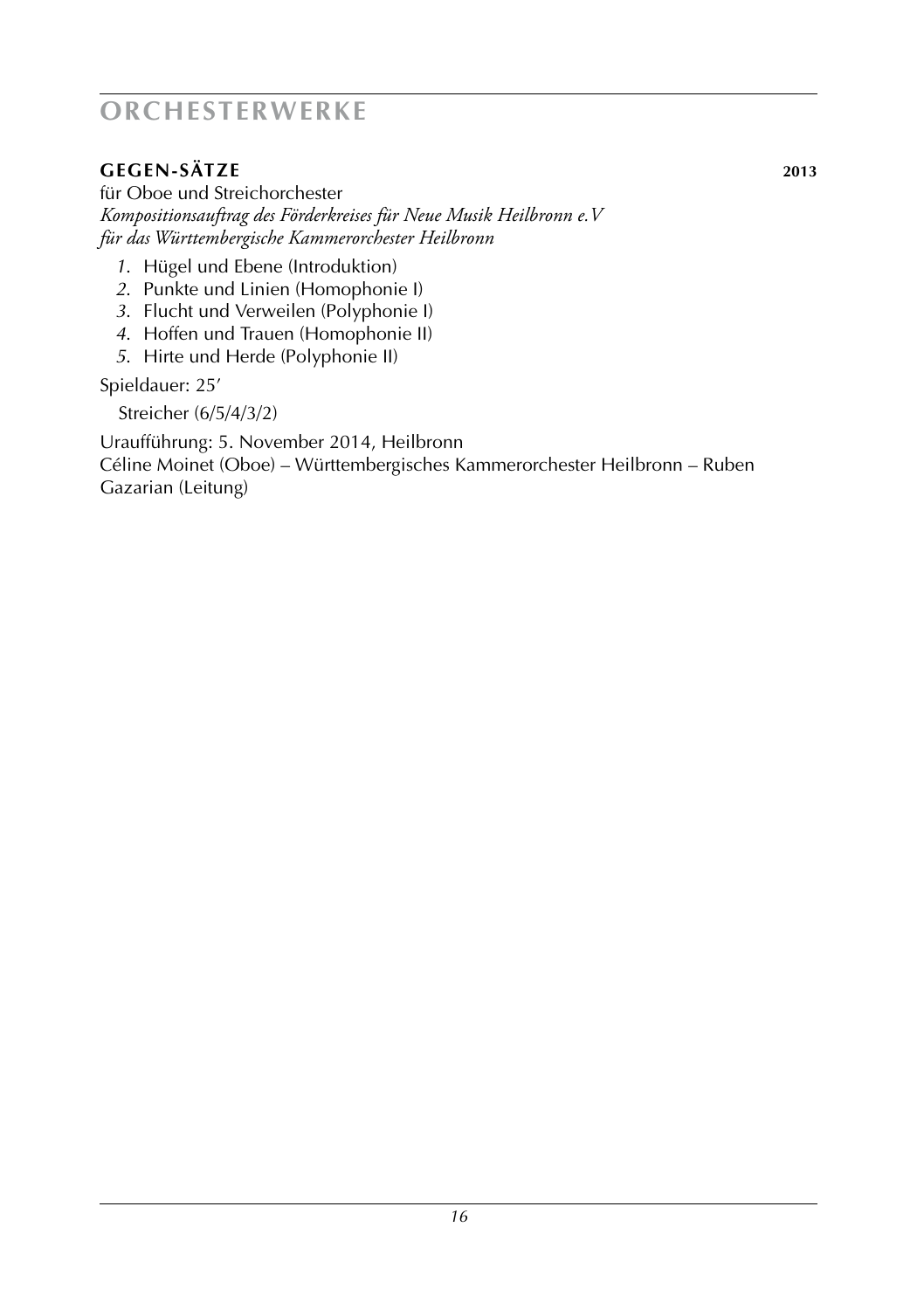# **ensemble**

## **ERSTARRUNG** 2000

für Sopran, Sprecherin und Kammerensemble Text: Wilhelm Müller (,Erstarrung') und Reiner Kunze (,Nachtfahrt', ,Ich bin angekommen' und ,Die großen spaziergänge') *Kompositionsauftrag der* expo 2000

## Spieldauer: 18'

Picc(Fl),1,1(BKlar oder KbKlar),0 – 0,0,0,0 – 1 Schl (Fingerzimbeln [a''''], Holzbl, 3 Tomt [hoch, mittel, tief], RührTr, 2 O-daikos, Glsp), Klav, Vl, Kb Uraufführung: 25. August 2000, Hannover

Julia Henning (Sopran) – Martha Mödl (Sprecherin) – Ensemble TrioLog

## **Äther 2006**

für Sopran und Kammerensemble nach einem Text von Hannah Dübgen *Kompositionsauftrag der Ilse und Dr. Horst Rusch-Stiftung für das Scharoun Ensemble*

- *1*. Schnell, etwas hektisch Intermezzo I
- *2*. Gleiches Tempo Intermezzo II
- *3*. Verhalten gesanglich Intermezzo III
- *4*. Wieder schnell

Spieldauer: 11'

0,0,1(BKlar),0 – 0,1,0,0 – Streicher (1/0/1/1/1)

Uraufführung: 11. Mai 2007, Berlin Claudia Barainsky (Sopran) – Scharoun Ensemble

*Partitur:* **s i k 8625**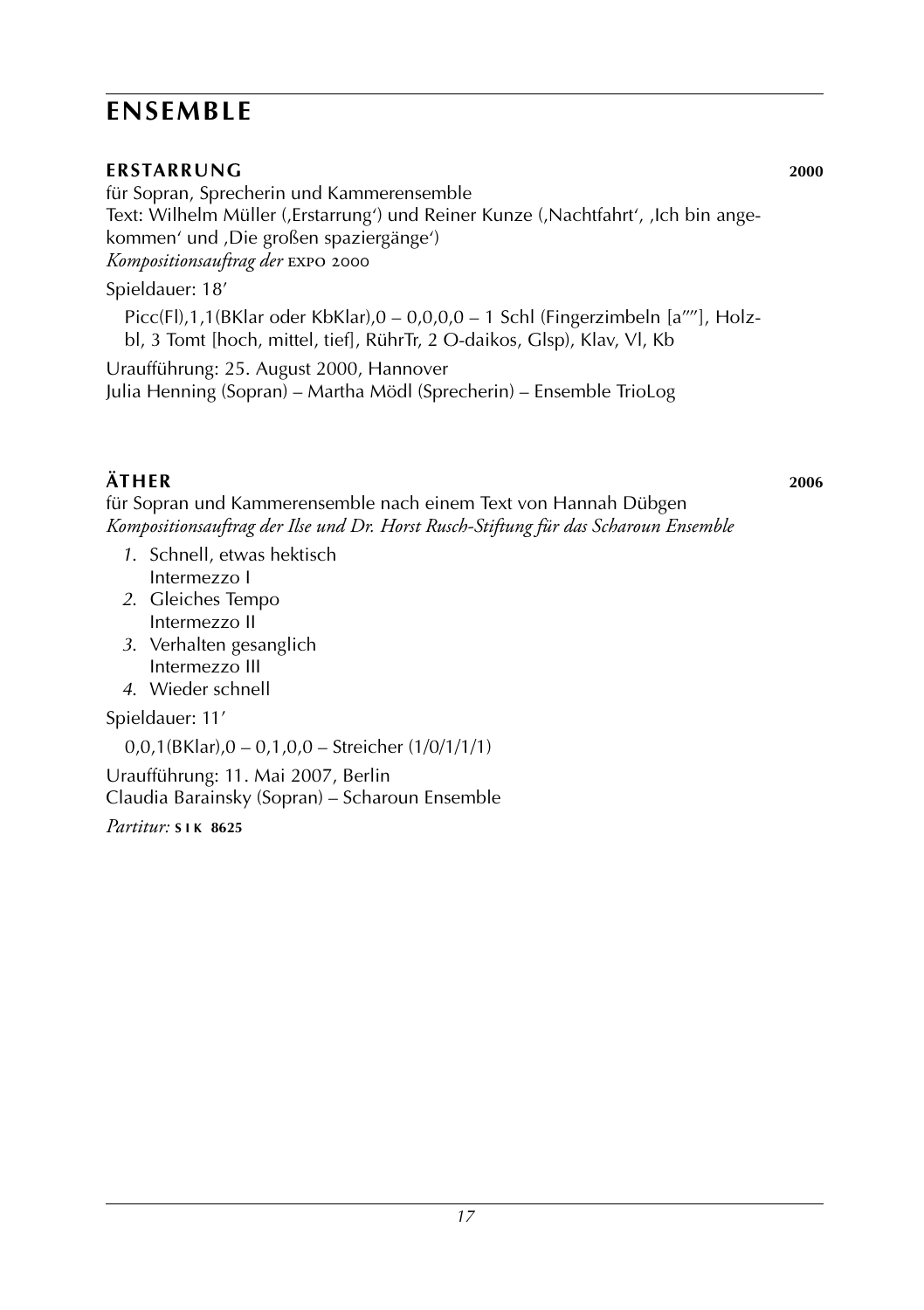## **märchengestalten 1993**/**1994**

für Flöte oder Violine, Violoncello und Klavier

- *1*. Die Fee *Langsam · Mäßig langsam*
- *2*. Der Prinz *Gemessen*
- *3*. Gnome *Mäßig* · *Etwas bewegter* · *Lebhaft, keck* · *Sehr lebhaft*
- *4*. Die Prinzessin *Ruhig und gesanglich*
- *5*. Die Hexe *Schnell und feurig*

#### Spieldauer: 12'

Uraufführung (Nr. 1): 29. Januar 1994, Hameln Marthe Heidemann (Flöte) – Simon Sontowski (Violoncello) – Lena Specht (Klavier)

*Partitur:* **s i k 8628**

## **Einstimmig zweistimmig 1996**

für zwei Oboen

- *1*. Kreis-Lauf
- *2*. Fast ein Echo

Spieldauer: 11'

Uraufführung: 24. Februar 1997, Hamburg Daniel Joram, Hendrik Schröder

#### **Kreuzspiel 1996**/**1997**

für Flöte solo

- *1*. Abwärts
- *2*. Vorwärts, rückwärts
- *3*. Aufwärts

Spieldauer: 13'

Uraufführung: 3. Mai 1997, Hamburg Teruyo Takada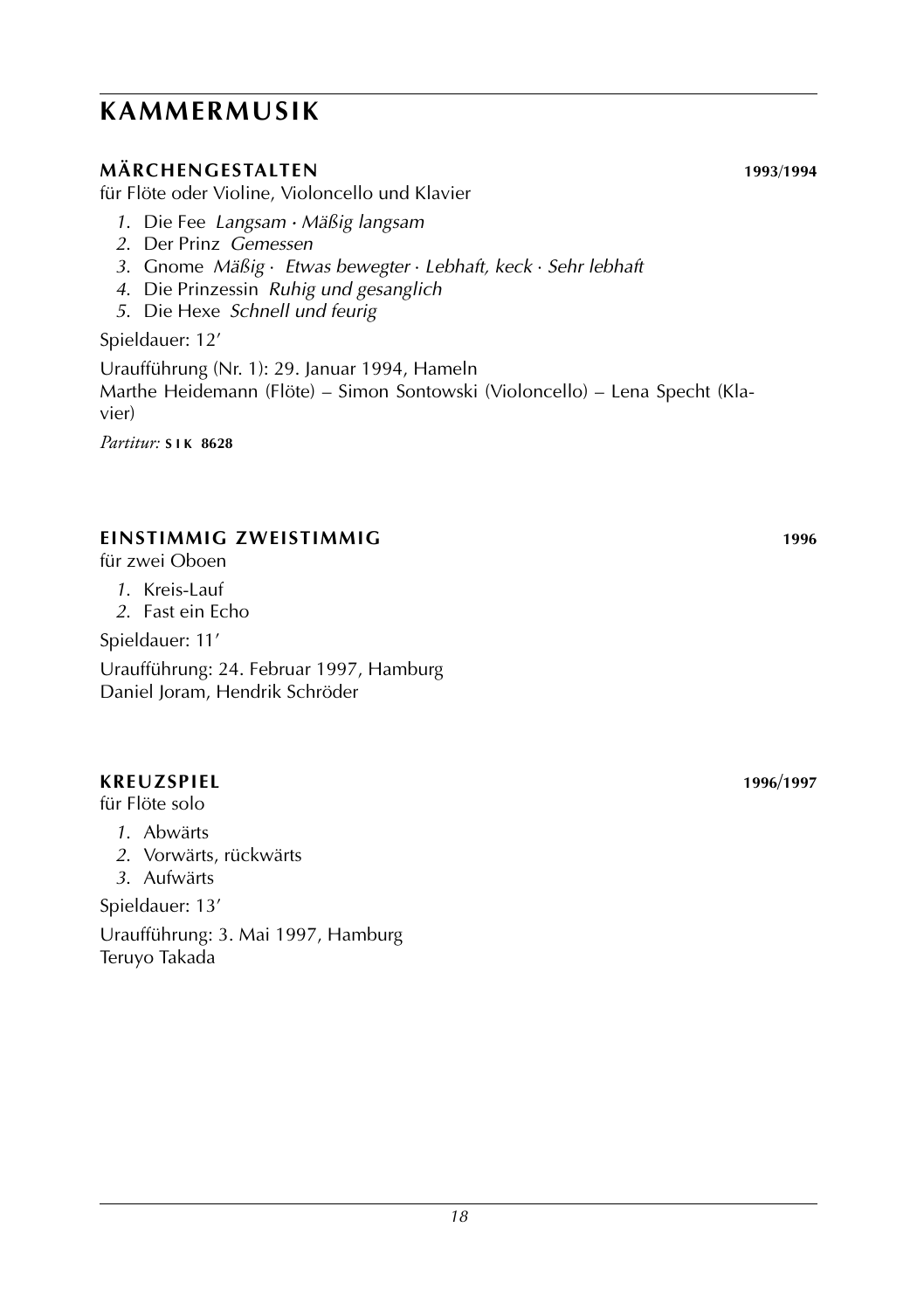- Uraufführung: 11. Mai 1999, Salzburg Christine Knorren (Mezzosopran) – Martin Schumann (Klavier)
- Uraufführung: 9. April 2000, Drochtersen-Hüll Krisztina Németh (Mezzosopran) – Sascha Lemke (Blockflöte) – Satoshi Oba
- *·* Fassung für mittlere Stimme und Streicher (5/4/3/2/1) Uraufführung: 22. April 2001, Kallmünz Irene Mittmann (Sopran) – Regensburger Kammerorchester – Jörn Arnecke (Leitung)

#### **in stille – Streichquartett Nr. 1 2002**

*Kompositionsauftrag der Bayerischen Staatsoper München*

erleben – Stille – erinnern

Spieldauer: 23'

Uraufführung: 14. Februar 2003, München Albena Danailova, Michael Arlt (Violinen) – Christiane Arnold (Viola) – Dietrich von Kaltenborn (Violoncello)

#### **Inschriften – Streichquartett Nr. 2 2003**

*Kompositionsauftrag der Tonhalle Düsseldorf*

Spieldauer: 20'

Uraufführung: 23. Januar 2004, Düsseldorf Auryn Quartett: Matthias Lingenfelder, Jens Oppermann (Violinen) – Steward Eaton (Viola) – Andreas Arndt (Violoncello)

*Partitur:* **s i k 8626**

## **kammermusik**

## **Strophen zum Wir 1998**

nach Rainer Maria Rilke

- *1*. Wir saßen beide in Gedanken
- *2*. Wir lächeln leis im Abendwind
- *3*. Wir gingen unter herbstlich bunten Buchen
- *4*. Abschied

Spieldauer: 10' *·* Fassung für mittlere Stimme und Klavier

- 
- *·* Fassung für mittlere Stimme und Ensemble (Blockflöte, Gitarre, Schlagzeug) (Gitarre) – Allessandro della Vecchia (Schlagzeug)
-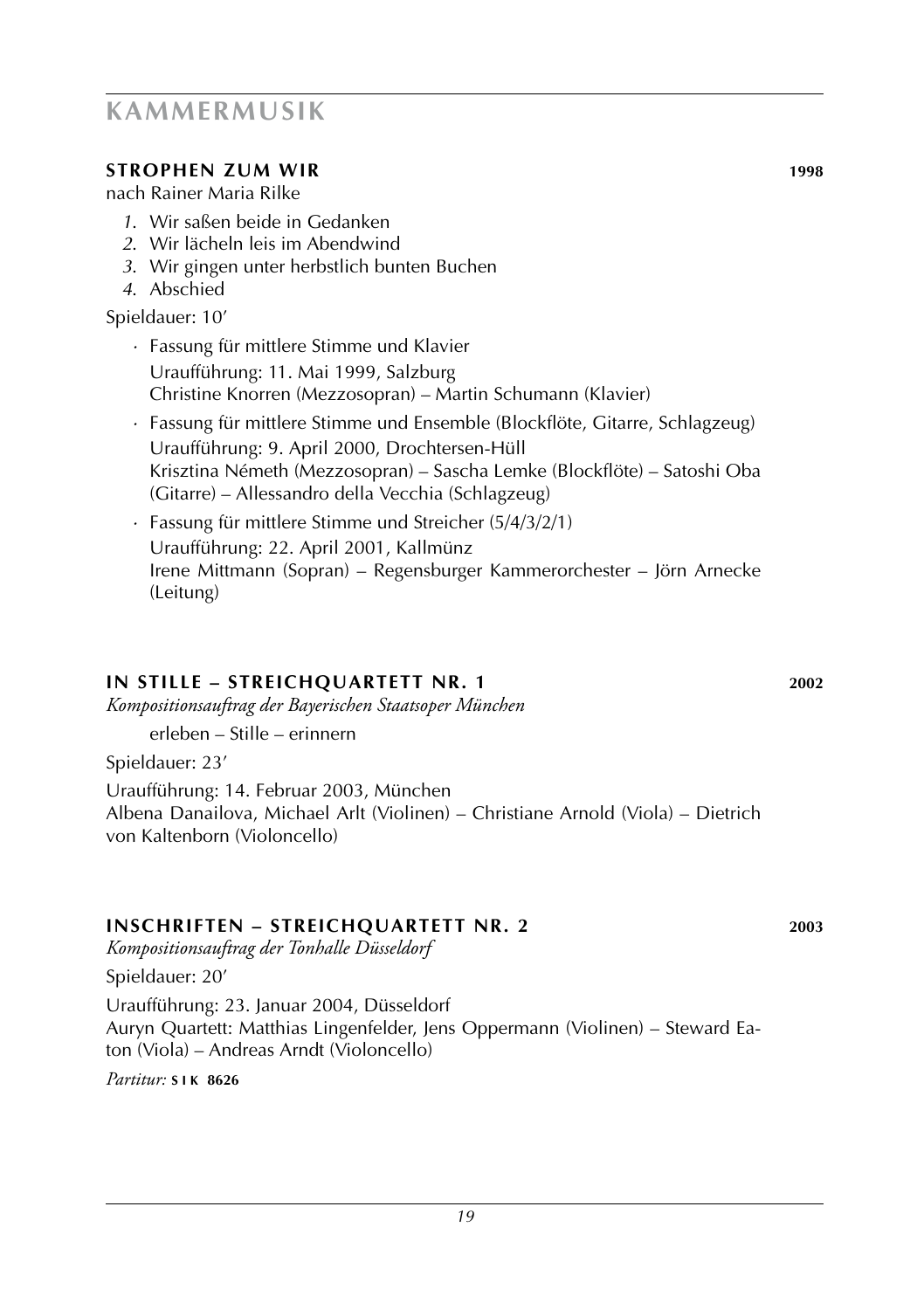## **weisser rauch 2003**

für Klarinette solo Spieldauer: 7' Uraufführung: 30. August 2003, Lachem Clemens Trautmann

## **Berührungen 2005**

Acht Miniaturen für Bassflöte und Viola *Kompositionsauftrag des Brucknerhauses Linz* Spieldauer: 7'

Uraufführung: 25. Februar 2005, Linz Dieter Flury (Bassflöte) – Zvi Carmeli (Viola)

## **Schwerelos 2000**/**2005**

Drei Stücke für Harfe

- *1*. Schwebend
- *2*. Schwankend
- *3*. Schwindend

Spieldauer: 5', 7', 3'

Uraufführung ("Schwebend"): 16. September 2000, Galm Eva Röthke

Uraufführung ("Schwankend"): 21. Juli 2005, Dublin Isabel Moretón Achsel

Uraufführung ("Schwindend"): 17. Dezember 2005, Hamburg Florence Sitruk

Uraufführung des gesamten Werkes: 17. Februar 2008, Hannover Isabel Moretón Achsel

**cd**: panofon im 20701 · Isabel Moretón Achsel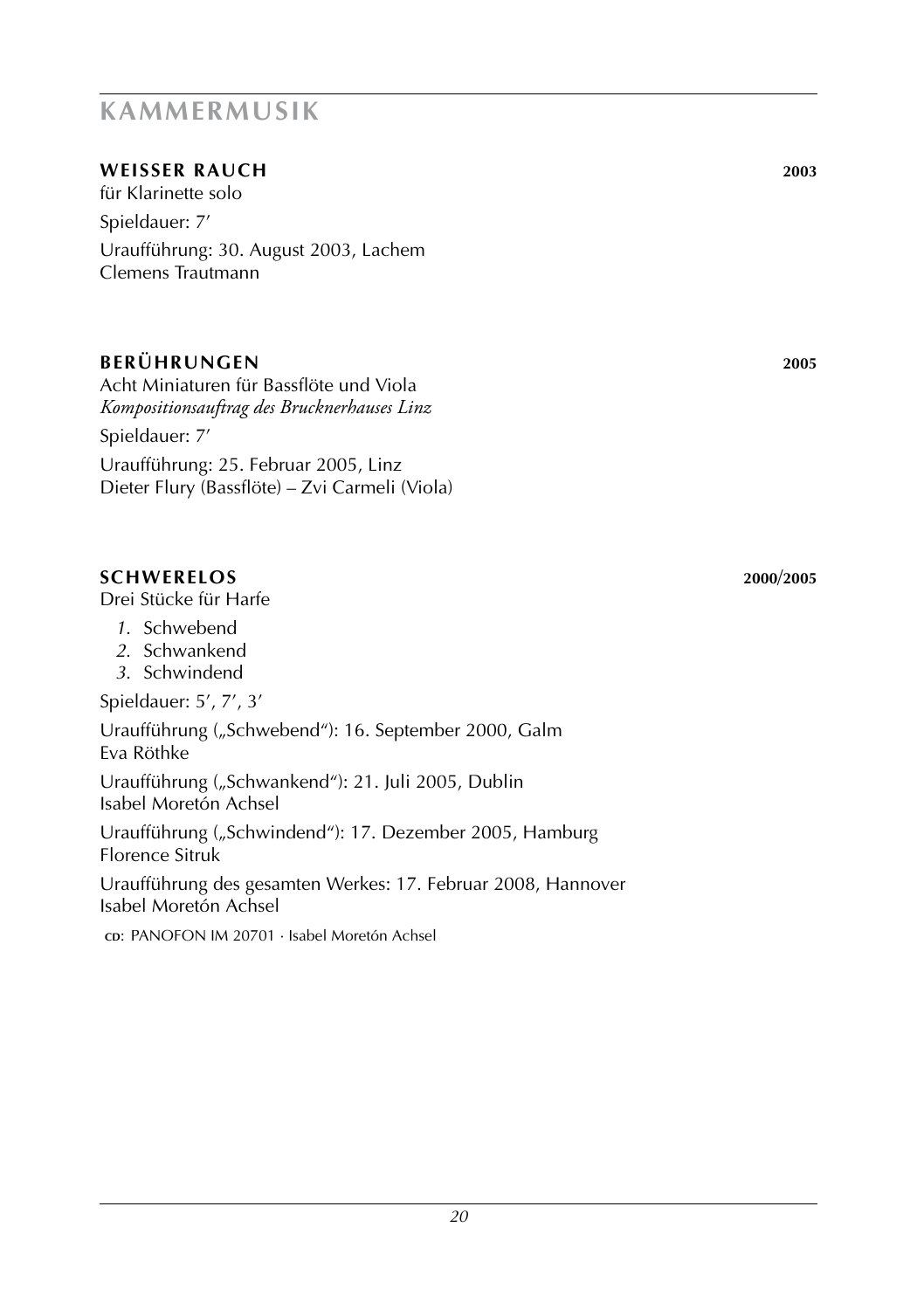#### **zwei mal zwei 2001**-**2005**

Zyklus in vier Sätzen für Violoncello und Klavier

*Kompositionsauftrag der Münchener Biennale (,Prolog') und von Marie-Jeanne Dufour (,Einsamer Gesang') – ,Zwiefacher Tanz' entstand für die ,2. Galmer Hofkultur bei Gerhard Göschel – ,Dreifacher Tanz' wurde für die Reihe ,Rendezvous um elf Uhr' im Museum Wiesbaden mit Unterstützung der ,Pro musica viva – Maria Strecker Daelen Stiftung' komponiert*

- *1*. Prolog
- *2*. Dreifacher Klang
- *3*. Zwiefacher Tanz
- *4*. Einsamer Gesang

Spieldauer: 32'

Uraufführung (,Zwiefacher Tanz'): 8. September 2001, Galm Georg Faust (Violoncello) – Susann Sprenger (Klavier)

Uraufführung (,Einsamer Gesang): 17. März 2002, Taunusstein Stephan Breith

Uraufführung (,Dreifacher Klang', Version für Violoncello solo): 13. Juni 2004, Wiesbaden Stephan Breith

Uraufführung des gesamten Werkes: 16. März 2005, München

Ensemble TrioLog: Yves Savary (Violoncello) – Jan Philip Schulze (Klavier)

Der dritte Satz (,Zwiefacher Tanz') liegt auch in einer Version für Violoncello und Akkordeon vor.

## **Alea/Talea – Klaviertrio Nr. 1 2005**/**2006**

*Kompositionsauftrag der Musikgemeinde Harburg*

- *1*. Alea
- *2*. Talea

Spieldauer: 18'

Uraufführung: 19. April 2006, Hamburg-Harburg Talea Trio: Brigitte Krömmelbein (Violine) – Laura Wiek (Violoncello) – Florian Wiek (Klavier)

cp: MGH 2006 ,75 Jahre Musikgemeinde Harburg' · Talea Trio: Brigitte Krömmelbein (Violine) – Laura Wiek (Violoncello) – Florian Wiek (Klavier)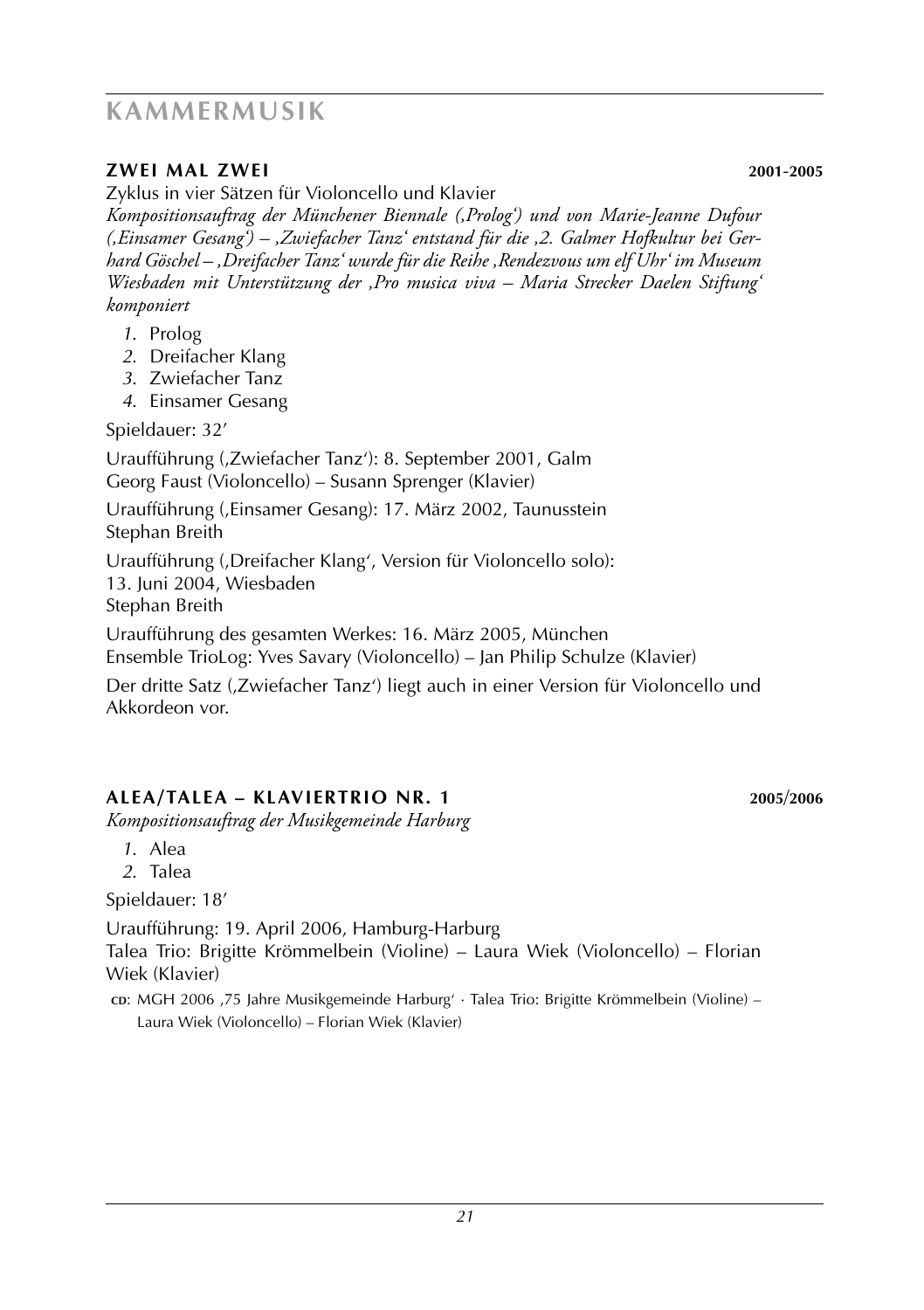## für Sopran, Trompete, Viola, Violoncello und Kontrabass nach einem Text von Hannah Dübgen *Kompositionsauftrag des Theaters und Philharmonischen Orchesters Heidelberg* Spieldauer: 14' Uraufführung: 7. Mai 2006, Heidelberg Silke Schwarz (Sopran) – Mitglieder des Philharmonischen Orchesters Heidelberg – Jörn Arnecke (Leitung) **wasserkreisel – Streichquartett Nr. 3 2009** *Kompositionsauftrag des Brandenburger Theaters Annette und Gerhard Göschel gewidmet* Spieldauer: 11' Uraufführung: 22. Mai 2010, Brandenburg

**Terra maligna 2006**

Camerata Instrumentale Berlin

## **fortschreitende veränderung 2010**

für Bassklarinette, Viola, Violoncello und Kontrabass *Kompositionsauftrag der Bayerischen Akademie der Schönen Künste* Spieldauer: 14' Uraufführung: 30. Juni 2010, München Stefan Schneider (Bassklarinette) – Hariolf Schlichtig (Viola) – Sebastian Hess (Violoncello) – Soo-Hyun Ahn (Kontrabass)

## **bamberger hörnchen 2009**/**2010**

für Horn solo *Kompositionsauftrag des Internationalen Musikwettbewerbs der ARD* Spieldauer: 9' Uraufführung: Juni 2010 *Druckausgabe:* **s i k 8682**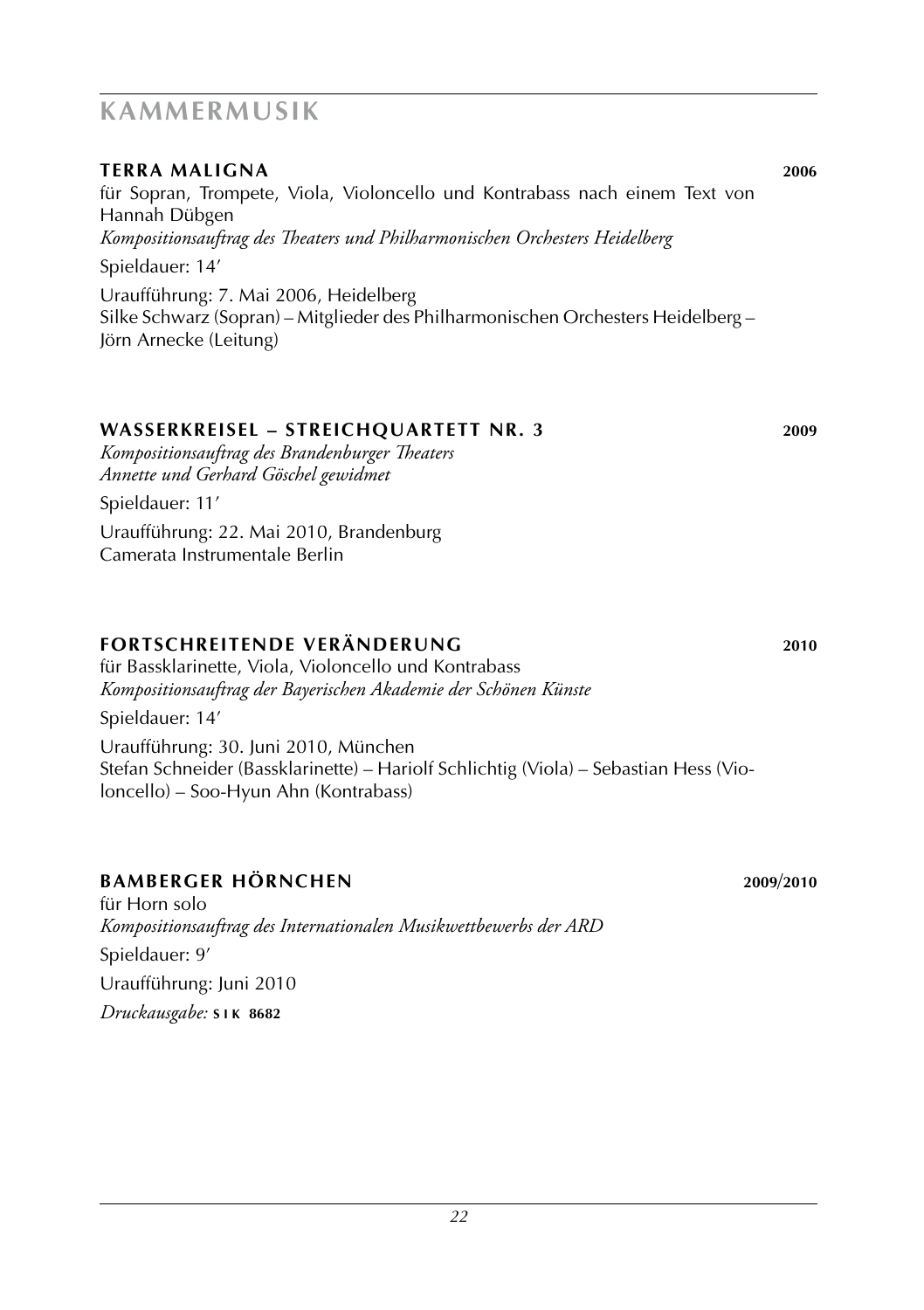## **heimat 2011**

für gem. Chor und zwei Klaviere Text: Friedrich Hölderlin *Kompositionsauftrag des Norddeutschen Rundfunks*

Spieldauer: 10'

Uraufführung: 21. Januar 2012, Hamburg Chor des NDR – Bernhard Fograscher, Christof Hahn (Klaviere) – James Wood (Leitung)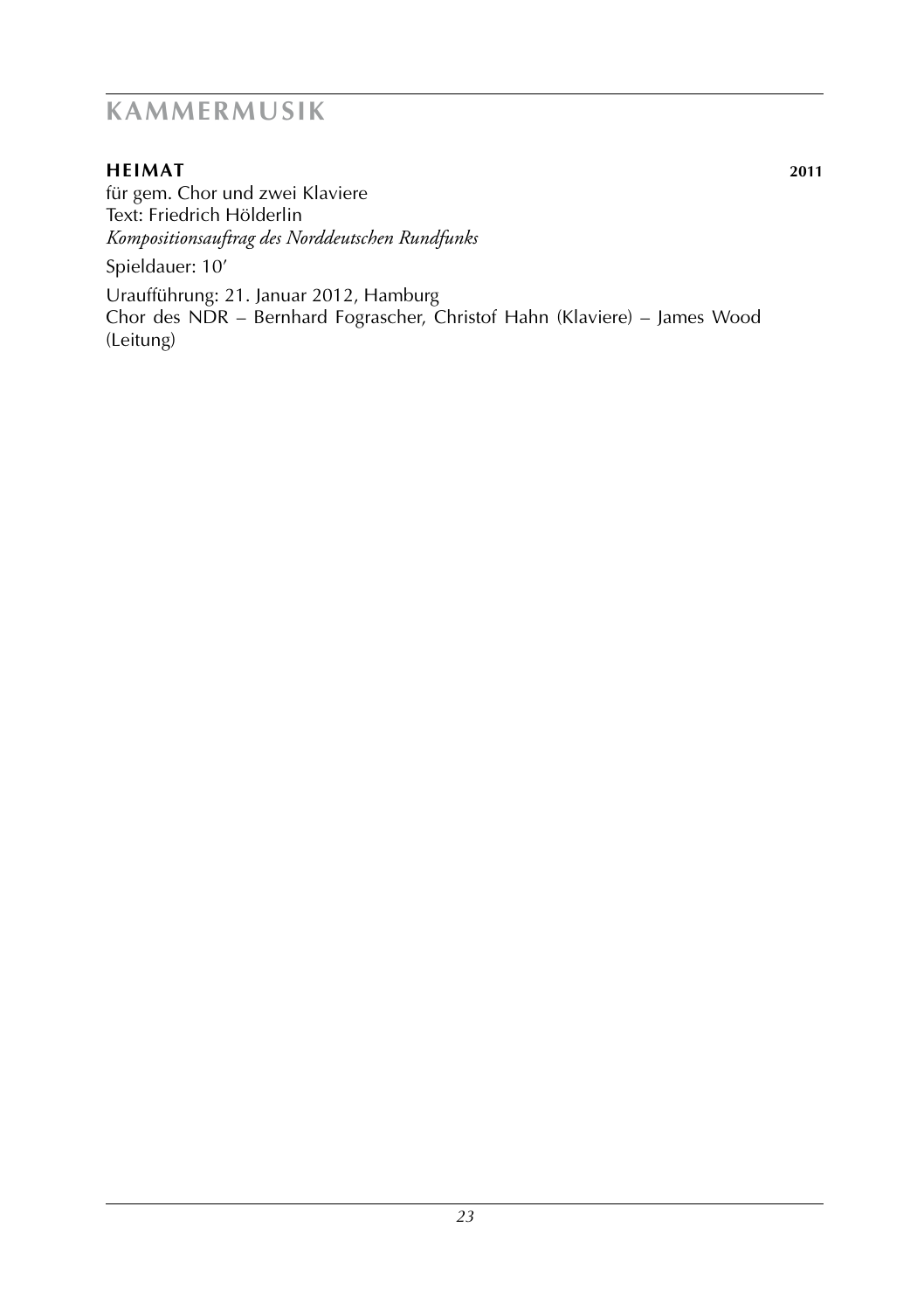# **publikationen**

**Idee, Umkehrung, Synthese.** Das Thema der Fuge dis-Moll aus Johann Sebastian Bachs Wohltemperiertem Klavier

in: Reinhard Bahr (Hrsg.): Melodie und Harmonie. Festschrift für Christoph Hohlfeld zum 80. Geburtstag (= Musik und. Neue Folge, Band 3), Berlin 2002, S. 85-103.

**Sprachfähigkeit und Mikrotonalität.** Untersuchungen zum Musiktheater "Das Fest im Meer"

in: Manfred Stahnke (Hrsg.): Mikrotöne und mehr. Auf György Ligetis Hamburger Pfaden, Hamburg 2005, S. 225-242.

**Gegenwart und Zukunftsmusik.** Freie Variationen über ein unbekanntes Thema

in: Bettina Knauer / Peter Krause (Hrsgg.): Von der Zukunft einer unmöglichen Kunst. 21 Perspektiven zum Musiktheater, Bielefeld 2006, S. 43-46.

## **Günter Friedrichs**

in: Hanns-Werner Heister / Walter-Wolfgang Sparrer (Hrsgg.): Komponisten der Gegenwart, 31. Nlfg., München 2006.

#### **Spektrales Denken in Gérard Griseys ,Prologue' und Richard Wagners ,Rheingold'-Vorspiel**

in: Jan Philipp Sprick / Reinhard Bahr / Michael von Troschke (Hrsgg.): Musiktheorie im Kontext. 5. Kongress der Gesellschaft für Musiktheorie, Hamburg 2005 (= Musik und. Neue Folge, Band 9), Berlin 2008, S. 191-202.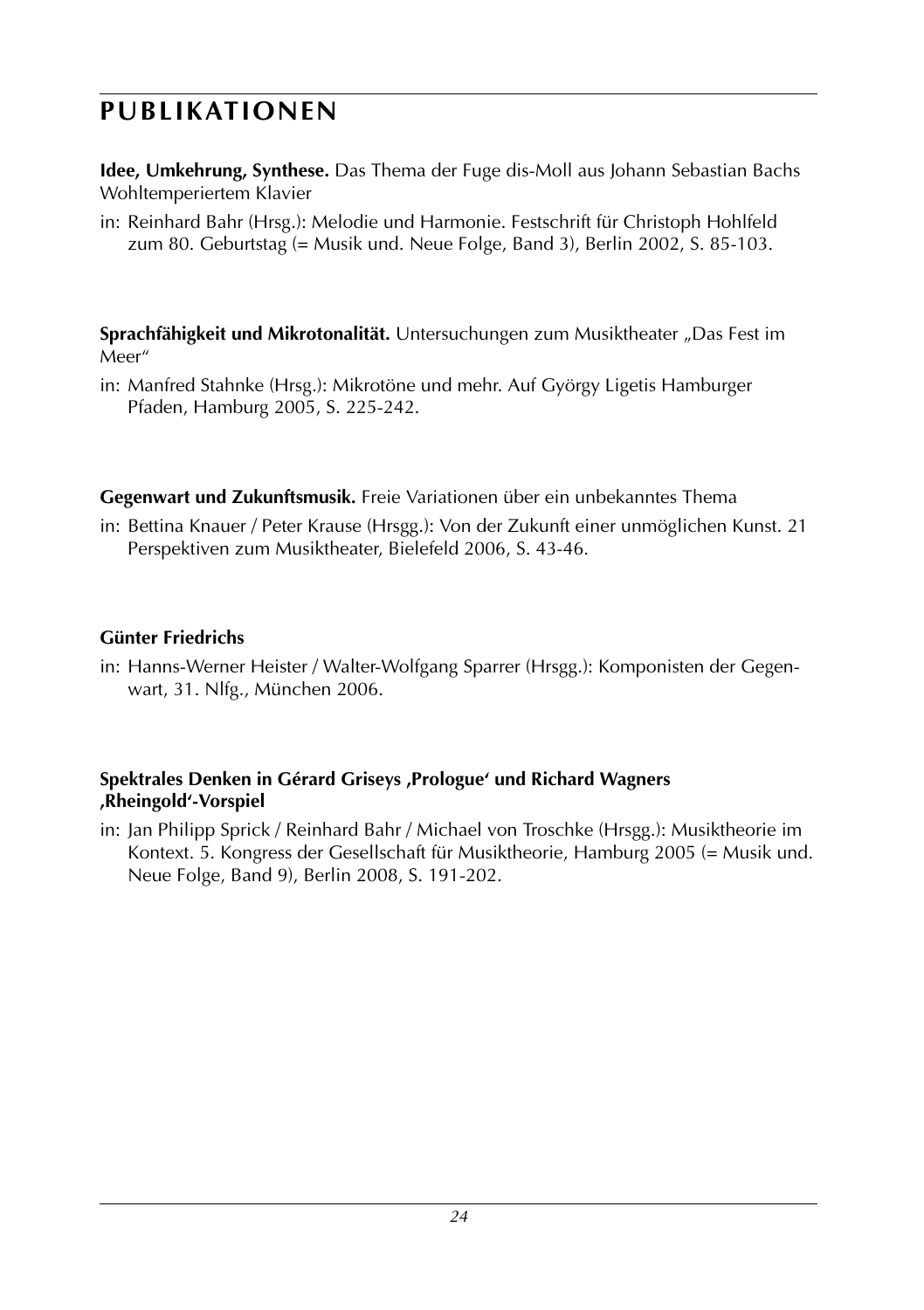# **index**

| Le nozze di Figaro [WOLFGANG AMADEUS MOZART]  10 |  |
|--------------------------------------------------|--|
|                                                  |  |
|                                                  |  |